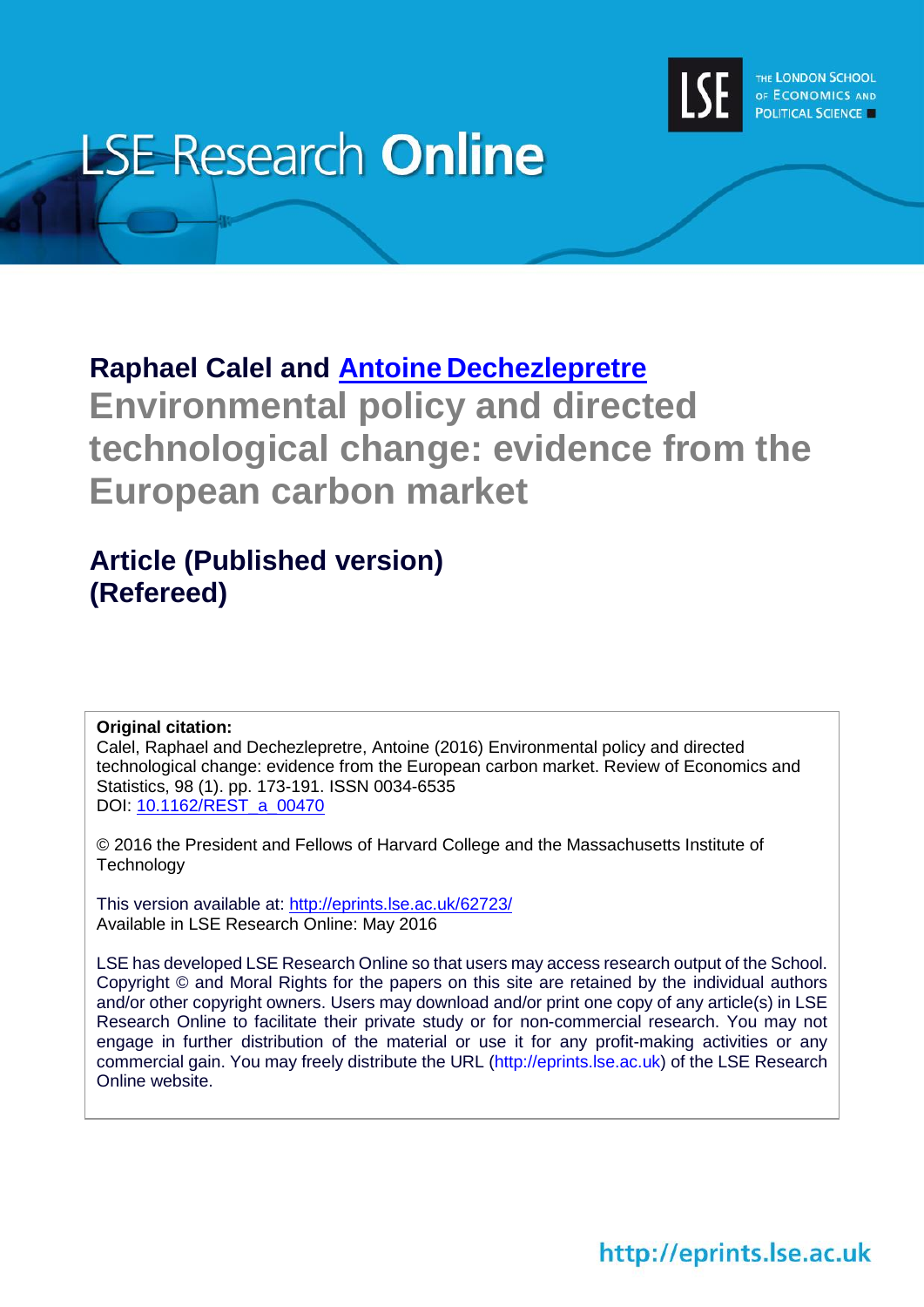### **ENVIRONMENTAL POLICY AND DIRECTED TECHNOLOGICAL CHANGE: EVIDENCE FROM THE EUROPEAN CARBON MARKET**

Raphael Calel and Antoine Dechezleprêtre\*

*Abstract—*This paper investigates the impact of the European Union Emissions Trading System (EU ETS) on technological change, exploiting installations level inclusion criteria to estimate the System's causal impact on firms' patenting. We find that the EU ETS has increased low-carbon innovation among regulated firms by as much as 10%, while not crowding out patenting for other technologies. We also find evidence that the EU ETS has not affected patenting beyond the set of regulated companies. These results imply that the EU ETS accounts for nearly a 1% increase in European low-carbon patenting compared to a counterfactual scenario.

#### **I. Introduction**

E MISSIONS trading programs have assumed an ever<br>more prominent role in environmental policy over the past few decades. In the United States, the Acid Rain Program, the Regional Greenhouse Gas Initiative (RGGI), and California's cap-and-trade program are all examples of this trend. Australia, New Zealand, and the Canadian province of Quebec have all recently created their own cap-and-trade programs to regulate greenhouse gas emissions. China has initiated several pilot programs in anticipation of a national market that will be launched in 2017. Japan, South Korea, Brazil, Mexico, and Chile are individually making moves toward launching their own. Global carbon markets are worth over \$175 billion a year according to recent figures (Kossoy & Guigon, 2012) and cover over 20% of global greenhouse gas emissions (Kossoy et al., 2013). With so many new initiatives in the works, these numbers will likely grow much larger in years to come.

At present, most of the \$175 billion a year is accounted for by the European Union Emissions Trading System (EU ETS), today the largest cap-and-trade program in the world. The EU ETS was launched in 2005, allocating tradable emissions permits to over 12,000 power stations and industrial plants in 24 countries, accounting for over 40% of the EU's total greenhouse gas emissions. Like all of the other new

We thank Philippe Aghion and two anonymous reviewers for their constructive suggestions. For their insightful comments and generous advice, we also owe great thanks to Devin Caughey, Sam Fankhauser, Matthieu Glachant, Bronwyn Hall, Ivan Hascic, Nick Johnstone, Carmen Marchiori, David Popp, and Paul Rosenbaum. Participants of seminars and conferences in Asheville, Cambridge, London, Madrid, Mannheim, Milan, Paris, Rome, Toulouse, Toxa, and Venice have all improved the paper. R.C. is grateful for funding provided by the ESRC, the Jan Wallander and Tom Hedelius Foundation, and the Ciriacy-Wantrup Foundation. A.D. gratefully acknowledges the support of ADEME, the Global Green Growth Institute, and the ESRC under the ESRC Postdoctoral Fellowship Scheme (award PTA-026-27-2756). We also acknowledge financial support from the Grantham Foundation for the Protection of the Environment. We thank Xavier Vollenweider for excellent research assistance.

A supplemental appendix is available online at http://www.mitpress journals.org/doi/suppl/10.1162/REST\_a\_00470.

emissions trading initiatives around the globe, the EU ETS was expected not only to reduce carbon emissions in a costeffective manner but also to spur the development of new low-carbon technologies. When regulated firms expect to face a higher price on emissions relative to other costs of production, this provides them with an incentive to make operational changes and investments that reduce the emissions intensity of their output. The induced innovation hypothesis, dating back to Sir John Hicks (1932) and restated in the context of environmental policy by Porter (1991) and Acemoglu et al. (2012), suggests that part of this new investment will be directed toward developing and commercializing new emissions-reducing technologies. The primary objective of carbon market programs is of course to reduce emissions, but from an economic perspective, it is crucial that they also provide incentives for technological change, since new technologies may substantially reduce the long-run cost of abatement (Jaffe, Newell, & Stavins, 2003; Stavins, 2007). From a political perspective, induced innovation may improve the acceptability of these policies. Indeed, EU policy makers have often articulated their vision that the EU ETS would be a driving force of low-carbon innovation and economic growth (see European Commission, 2005, 2012).

In this paper, we conduct the first comprehensive investigation of the impact of the EU ETS on low-carbon technological change in the first five years of the System's existence. The EU ETS offers a unique opportunity to investigate the impact of environmental policy on technological change. It is the first and largest environmental policy initiative of its kind anywhere in the world, which by itself would make it an interesting case to study. But more important is the fact that in order to control administrative costs, the EU ETS was designed to cover only large installations. Firms operating smaller installations are not covered by EU ETS regulations, although the firms themselves might be just as large as those affected by the regulations.<sup>1</sup> Because innovation takes place at the firm level, we can exploit these installation-level inclusion criteria to compare firms with similar resources available for research and similar patenting histories, but which have fallen under different regulatory regimes since 2005. This provides an opportunity to apply the sort of quasi-experimental techniques most suited to assessing the causal impacts of environmental policies (List et al., 2003; Greenstone & Gayer, 2009). Studies employing these methods have found that environmental regulations inhibit new-plant formation (List et al., 2003) but stimulate capital investment in existing plants (Fowlie, 2010). To our

Received for publication February 19, 2013. Revision accepted for publication March 27, 2014. Editor: Philippe Aghion.

<sup>\*</sup> Calel: Georgetown University, Berkeley, and London School of Economics; Dechezleprêtre: Grantham Research Institute and Centre for Economic Performance, London School of Economics.

<sup>1</sup> Although the EU ETS regulations are applied at the level of the installation, we often use "EU ETS firms" or "regulated firms" as shorthand for firms operating at least one EU ETS–regulated installation.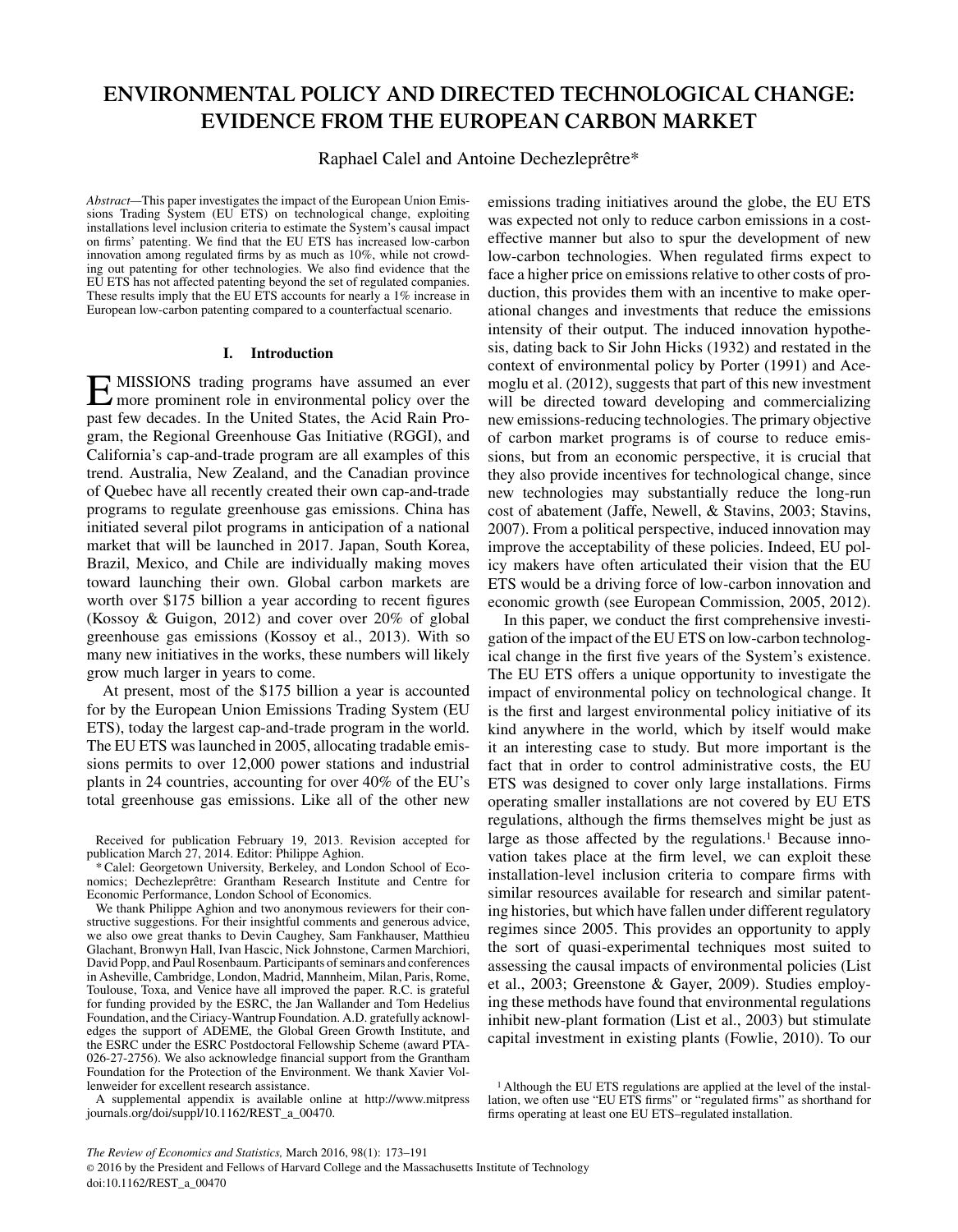knowledge, though, this is the first time these methods have been employed to study the impact of environmental policy on directed technological change.

We use a newly constructed data set that records patenting activities, key firm characteristics, and regulatory status with respect to the EU ETS. Our data set includes information on over 30 million firms across 23 countries, 18 of which took part in the 2005 launch of the EU ETS. We identify over 5,500 firms operating more than 9,000 installations regulated under the EU ETS, accounting for over 80% of EU ETS– wide emissions. Using this data set, we are able to compare unregulated and would-be regulated firms both before and after the EU ETS launched. The low-carbon patent classification recently developed by the European Patent Office (EPO) allows us to identify emissions reduction technologies. A matched difference-in-differences study design enables us to control for confounding factors that affect both regulated and unregulated firms (e.g., input prices, sector- and country-specific policies), as well as firm-level heterogeneity (Heckman, Ichimura, Smith et al. 1998; Heckman, Ichimura, & Todd, 1998; Smith and Todd, 2005; Abadie, 2005). Our estimates provide the first comprehensive empirical assessment of the impact of the EU ETS on directed technological change.

A casual look at aggregate patent data reveals a surge in low-carbon patenting since 2005. The increase appears larger among EU ETS–regulated companies, and our matched difference-in-differences estimate of the treatment effect implies that the EU ETS is responsible for a 36.2% increase in low-carbon patenting among our matched sample of 3,428 EU ETS firms, or an increase of 9.1% across all of the 5,500 EU ETS firms. Because these firms account for only a small portion of all patents, however, this would account for less than a 1% increase of low-carbon patenting at the EPO. Put another way, only 2% of the post-2005 surge in low-carbon patenting can be attributed to the EU ETS.

With respect to concerns that low-carbon innovation would crowd out the development of other technologies (Popp & Newell, 2012), we find evidence that the EU ETS has in fact encouraged patenting for other technologies, but by a very small amount. We investigate several challenges to the internal and external validity of our results (e.g., omitted variable bias and a failure of "selection on observables"), but our conclusions appear to be robust.

For fear that a focus on EU ETS firms would have blinkered us to a broader indirect impact of the EU ETS, we identify 12,000 likely third-party technology providers and purchasers and test whether these firms also responded to the EU ETS. The estimates are only indicative, but we find no compelling evidence that the EU ETS has had either a net positive or net negative impact on the patenting activities of third parties. Taken together, our findings suggest that while EU ETS–regulated firms have responded strongly, the system so far has had at best a very limited impact on the overall pace and direction of technological change. The EU ETS is expected to remain an integral part of the EU's strategy

for building a low-carbon Europe (European Commission, 2011), but in its current form, the EU ETS may not be providing incentives for low-carbon technological change on a large scale.

Technological change may be the most important determinant of the long-run cost of emissions abatement. Consequently, the ability of an environmental policy to influence technological change is perhaps one of the most important criteria on which to judge its success (Kneese  $\&$  Schultze, 1975; Pizer & Popp, 2008). In light of this, it is not surprising that both theoretical and empirical economists are engaged in ongoing efforts to better understand the capacity of environmental policies to induce clean innovation. On the theoretical side, the past few decades have seen the emergence of a considerable literature further developing the induced innovation hypothesis, especially in the context of climate change mitigation (Goulder & Schneider, 1999; van der Zwaan et al., 2002; Popp, 2004; Gerlagh, 2008; Acemoglu et al., 2012).

On the empirical side, a large and growing research enterprise is trying to understand and quantify the link between environmental policies and directed technological change, often with innovation measured at the level of economic sectors or countries (Jaffe & Palmer, 1997; Newell, Jaffe, & Stavins, 1999; Brunnermeier & Cohen, 2003; Popp, 2002; Aghion et al., 2012; and many others; see Popp, Newell, & Jaffe, 2010, Popp, 2010, and Ambec et al., 2013, for recent surveys). Our study contributes to this literature and analyzes policy impacts at the firm level. The handful of studies that have begun to investigate the innovation impact of the EU ETS rely on interview-based methodologies, and most analyze small unrepresentative samples (Hoffmann, 2007; Tomás et al., 2010; Anderson, Convery, & Maria, 2011). Martin, Muûls, and Wagner (2011) take extra precautions to ensure consistency across interviews with different firms, and they conduct the largest study to date covering 450 EU ETS firms in 6 countries. We use patent portfolios as an objective proxy of technological change, and our study considers over 5,500 EU ETS firms in 18 countries, accounting for roughly 80% of the program as a whole. With this, we provide the first comprehensive empirical estimates of the system's impact on directed technological change.

The paper proceeds as follows. Section II surveys the evidence on environmental policy and directed technological change, especially in the context of emissions trading. Evidence from the U.S. Acid Rain Program and early studies of the EU ETS inform us about how the EU ETS is likely to have affected technological change. In section III, we familiarize ourselves with our newly constructed data set and use it to begin unpacking the characteristics of low-carbon technological change. In section IV, we turn our eye to estimating the impact of the EU ETS on regulated firms, and in section V we examine its indirect impact on third-party technology providers and purchasers. Section VI summarizes and discusses the evidence in light of the broader empirical literature. We conclude by considering some of the potential policy implications of our findings and directions for future research.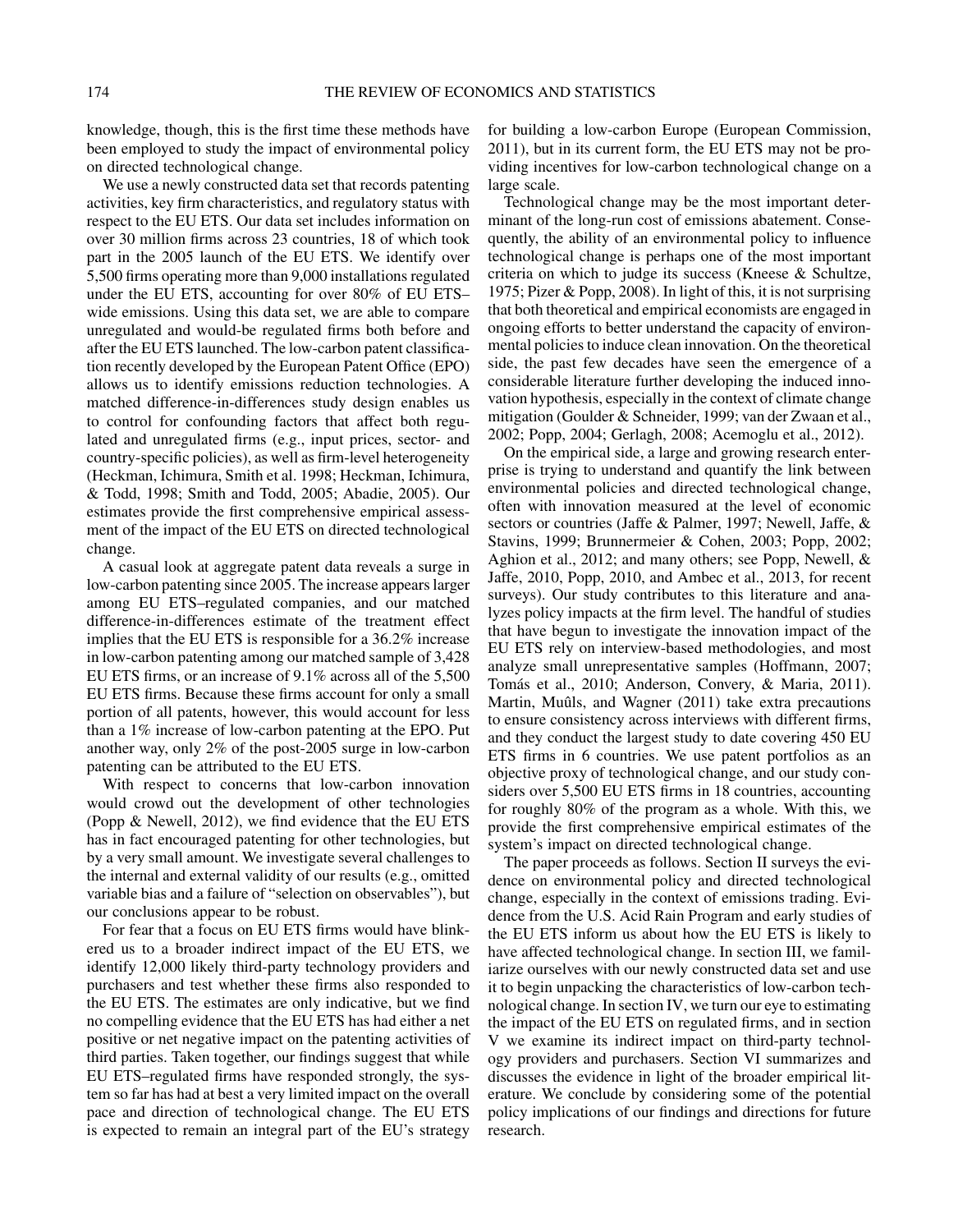#### **II. Emissions Trading and Directed Technological Change**

#### *A. Empirical Background*

Several studies have found evidence that environmental policy does have an impact on the direction of technological change (Lanjouw & Mody, 1996; Brunnermeier & Cohen, 2003; Popp, 2002, 2003, 2006; Arimura, Hibiki, & Johnstone, 2007; Lanoie, et al., 2007; Johnstone, Haščič, & Popp, 2010). But while there appears to be a general link between environmental policy and directed technological change, a more careful reading of the literature yields two cautionary observations that seem particularly relevant for the EU ETS.

First, the impact of emissions trading programs specifically, rather than environmental policies more broadly construed, appears to be more modest. Most studies consider the Acid Rain Program, which in 1995 replaced the traditional regulatory regime for sulfur dioxide emissions from U.S. power plants. Patenting for sulfur dioxide control technologies began a precipitous decline after 1995 (Taylor, 2012), although there was an increase in patents that improve the efficiency of sulfur scrubbers (Popp, 2003). The latter effect was confined to early years of the new regime, though, and the program has not provided ongoing incentives for technological advancement (Lange & Bellas, 2005). Early estimates suggested that nearly half of the emissions reductions were achieved by installing scrubber technology and the remainder by switching to coal with a lower sulfur content (Schmalensee et al., 1998), but the use of scrubber technology as an abatement strategy has declined over time (Burtraw & Szambelan, 2009).2 To put it simply, past emissions trading programs like the Acid Rain Program do not provide a precedent for the kind of induced technological change that EU policymakers are hoping the EU ETS will provide.

Second, if we expected the incentives for technological development to be mediated primarily by augmenting energy prices, historical estimates of the energy price elasticity of energy-saving technology patents might provide a very rough idea of the effect the EU ETS might be having. Popp (2002) suggests that even at the height of the energy crisis of the late 1970s, the hike in energy prices eventually boosted the share of energy-saving patents by only 3.14%. The carbon price in the EU ETS, having ranged from a peak of near 30 euros to a low of near 0 euros (and spending more time in the lower part of that range), does not imply anything close to the patenting response seen after the oil shock.3 One might therefore expect the patenting response,

if any, to be small. This back-of-the-envelope comparison comes with serious health warnings, of course, not the least of which is that innovation may be driven more by expectations than currently prevailing prices (Martin et al., 2011). Nevertheless, it may aid our expectations about the likely impact of the EU ETS.

#### *B. The EU ETS and Directed Technological Change*

In 2005, the EU ETS launched in 24 countries across Europe, covering roughly 40% of the EU's total greenhouse gas emissions. Power stations and industrial plants across Europe were classified according to their main activity: combustion, cement, paper and pulp, and so on. Activity-specific size criteria then determined which installations would be included in the EU ETS. For instance, only combustion installations with a yearly thermal input exceeding 20 MWh were covered. Each year, fewer and fewer tradable emissions permits are allocated to the more than 12,000 qualifying installations, which are each legally required to surrender enough permits every year to cover their emissions. Prior to the compliance date, however, installation operators can freely trade permits with each other (as well as with financial intermediaries and private citizens).4 Since 2005, the spot price has varied between 0 euros and 30 euros. The average price between 2005 and 2009 was around 10 euros, although the actual price spent more time closer to 0 euros. The price of forward contracts has remained steadily above the spot price, though, suggesting firms are taking the progressive stringency of the cap into account. Installations, or, rather, the firms that operate them, can then make abatement and investment decisions according to the carbon price revealed in the market.

Since the EU ETS launched in 2005, there has been vigorous debate about whether it would induce firms to develop new emissions-reducing technologies, many arguing that an overly generous allocation of emissions permits would largely undermine the incentives to innovate (Schleich & Betz, 2005; Gagelmann & Frondel, 2005; Grubb, Azar, & Persson, 2005). So far, fuel switching appears to have been very important. Fuel switching is a purely organizational innovation and requires neither capital investment nor

<sup>2</sup> It is worth noting also that Title IV of the Clean Air Act, which established the Acid Rain Program, included special provisions that rewarded firms specifically for the use of scrubbers. It is not entirely clear, therefore, how much of the initial investment in scrubbers was the market's doing.

<sup>3</sup> Popp (2002) estimates that the energy price hike of nearly 10% increased the share of energy-saving patenting by 3.14%. European energy production emitted roughly 355 grams of carbon dioxide per kilowatt-hour in 2005, and industrial energy users paid about 0.07 euros per kilowatt-hour that year. If the average carbon price of 10 euros was entirely passed onto users, that

would imply about a 5% increase of industrial energy prices and an eventual boost to patenting of 1.87%. The number is likely to be substantially lower in practice, however, if we account for lower rates of cost pass-through and the fact that most low-carbon innovation in Europe takes place in the countries that already have relatively higher energy prices and are less carbon intensive to begin with. In France, for instance, even with 100% of regulatory costs passed on to users, one would expect the share of patenting to rise by less than 0.5%.

<sup>4</sup> The system has been implemented in three trading phases, with successively more stringent emissions caps for each phase. Phase 1, which ran from 2005 to 2007, was insulated from later phases by prohibiting banking and borrowing of permits across the phase boundary. Phase 2 (2008–2012) and phase 3 (2013–2020) allow firms to bank unused permits for later use, as well as a limited form of borrowing against future emissions reductions. See Ellerman, Convery, and de Perthuis (2010) for a more comprehensive review of the design and implementation of the EU ETS.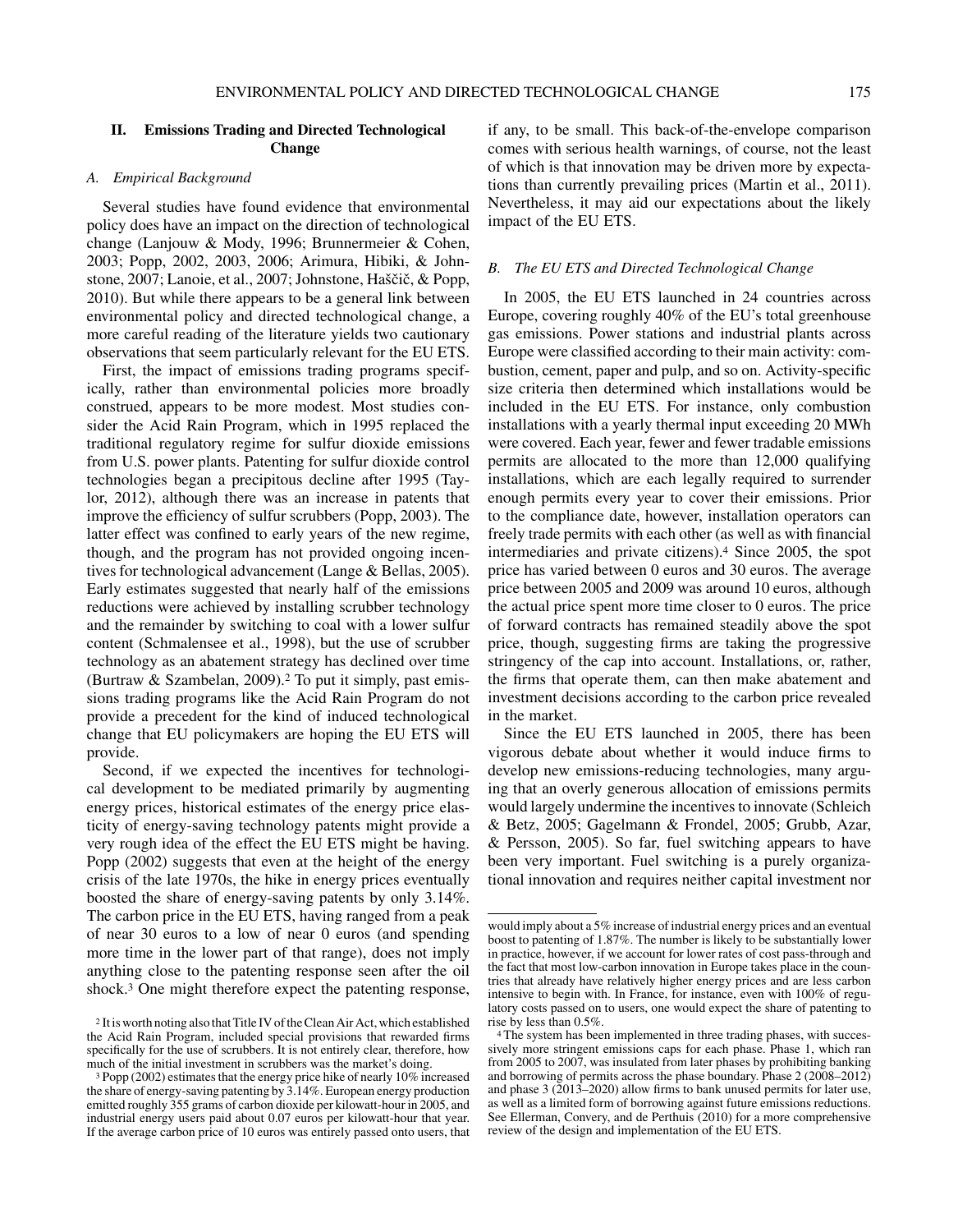R&D, only that power providers bring less polluting gasfired plants online before coal-fired ones as demand ramps up. This changes the fuel mix in favor of natural gas and therefore reduces the carbon intensity of output.5 Macroeconomic estimates suggest that the EU ETS reduced total emissions by roughly 50 million to 100 million tonnes of carbon dioxide annually in phase 1, or roughly 3% to 6%, compared with a business-as-usual scenario (Ellerman & Buchner, 2008; Anderson & Di Maria, 2011). Meanwhile, model-based estimates of power sector emissions abatement from fuel switching range from 26 million to 88 million tonnes per year (Delarue, Ellerman, & D'haeseleer, 2010; Delarue, Voorspools, & D'haeseleer, 2008), which suggests that fuel switching likely accounts for the lion's share of emissions reductions in the EU ETS so far.

This is not a problem in and of itself, of course. As mentioned earlier, the U.S. Acid Rain Program achieved its emissions targets in large part by analogous fuel-switching strategies and with little technological change. However, one should be conscious that in the case of the EU ETS, the capacity for emissions reductions through fuel switching is far more limited relative to the EU's long-term targets. Delarue et al. (2008) estimate that fuel switching has the potential to reduce emissions by up to 300 million tonnes annually, which is no more than one-tenth of what is needed to meet the EU target to cut emissions by 80% by 2050 against 1990 levels.6

In addition to the evidence on fuel switching, a growing literature of case studies and expert interviews indicates that rather than developing new technologies, firms have been introducing well-known technological solutions that had simply not been economically viable without the EU ETS carbon price (Petsonk & Cozijnsen, 2007; Tomás et al., 2010). Martin et al. (2011) conducted interviews with nearly 800 European manufacturing firms, of which almost 450 fell under EU ETS regulations. Using their interviewbased measure of innovation, they find a positive effect of the expected future stringency of EU ETS.

Few studies have inquired about more objective proxies of innovation, like R&D or patenting. A survey of Irish EU ETS firms tentatively suggested that almost no resources were made available for low-carbon R&D in the first trading phase (2005–2007), while many of the firms had pursued more operational innovations like installing new machinery or equipment, making process or behavioral changes, and employing fuel switching to some degree (Anderson et al., 2011). Hoffmann (2007), reporting on the German electricity sector, finds that the EU ETS has had an effect on decisions about small-scale investments with short amortization times

but not on R&D efforts. Neither study, however, provides a sufficiently large or representative sample of EU ETS firms to offer a reliable picture of the innovation response to the EU ETS. Moreover, neither study offers for comparison a group of non–EU ETS firms.

All of this provides only fragmentary or indirect evidence on directed technological change, and it is difficult to summarize our expectations of the EU ETS's impact in terms of a clear quantitative hypothesis. The general literature on induced innovation would lead us to expect the EU ETS to have a positive impact on low-carbon innovation. Studies of earlier emissions trading programs, however, indicate a weak or absent impact, and studies of the EU ETS generally have been unable to detect an effect thus far. Our purpose next, therefore, is to obtain more direct empirical evidence on whether and to what extent the EU ETS is encouraging firms to develop new low-carbon technologies.

#### **III. Unpacking Low-Carbon Technological Change**

While EU ETS regulations apply at the level of the installation, innovation takes place at the level of the firm, and recent advances in linking patent data with company data make it possible to construct firm-level patent portfolios. This paper exploits a newly constructed data set, joining patent portfolios with key firm characteristics, including whether the firm operates any installations covered by EU ETS regulations.

Patents have been used extensively as a measure of technological change in the recent induced innovation literature (Popp, 2002, 2006; Johnstone et al., 2010; Aghion et al., 2012), and the advantages and drawbacks of patents are well understood (see OECD, 2009, for a survey). For instance, not all innovations are patentable, and even when one is, patenting is only one of several ways to protect it. The propensity to file patents and the economic value of patents consequently differ between sectors. However, there are very few examples of economically significant inventions that have not been patented (Dernis, Guellec, & Pottelsberghe, 2001), and the production of patented knowledge and tacit knowledge has been found to be positively correlated (Cohen, Nelson, & Walsh, 2000; Arora, Ceccagnoli, & Cohen, 2008). Moreover, it is possible to mitigate the deficiencies in patent-based measures by comparing companies active in the same sector and focusing on higher-value patents. In sum, patent-based measures do not weigh or capture all aspects of innovations equally, but are generally considered to provide a useful proxy measure of the output of innovative activity and are available at a highly disaggregated technological level. It is also worth noting that patent counts (output) and R&D expenditures (input) have been found to be highly correlated in cross-section (Griliches, 1984) and shift concurrently over time and in response to shocks (Kaufer, 1989).

Our main measure of technological change uses patents filed with the European Patent Office (EPO). EPO patents provide a common measure of innovation for all of Europe,

<sup>5</sup> In other contexts, "fuel switching" may refer to structural and technological changes over long time horizons, such as the global shift from biomass to fossil fuels as the dominant energy carrier over the past two centuries. Throughout, we use the term more narrowly to refer to the short-run operational shift between coal and gas.

<sup>6</sup> The EU target amounts to reducing annual emissions by roughly 4,500 million tonnes compared to 1990, or roughly 3,500 million tonnes compared to current emission levels.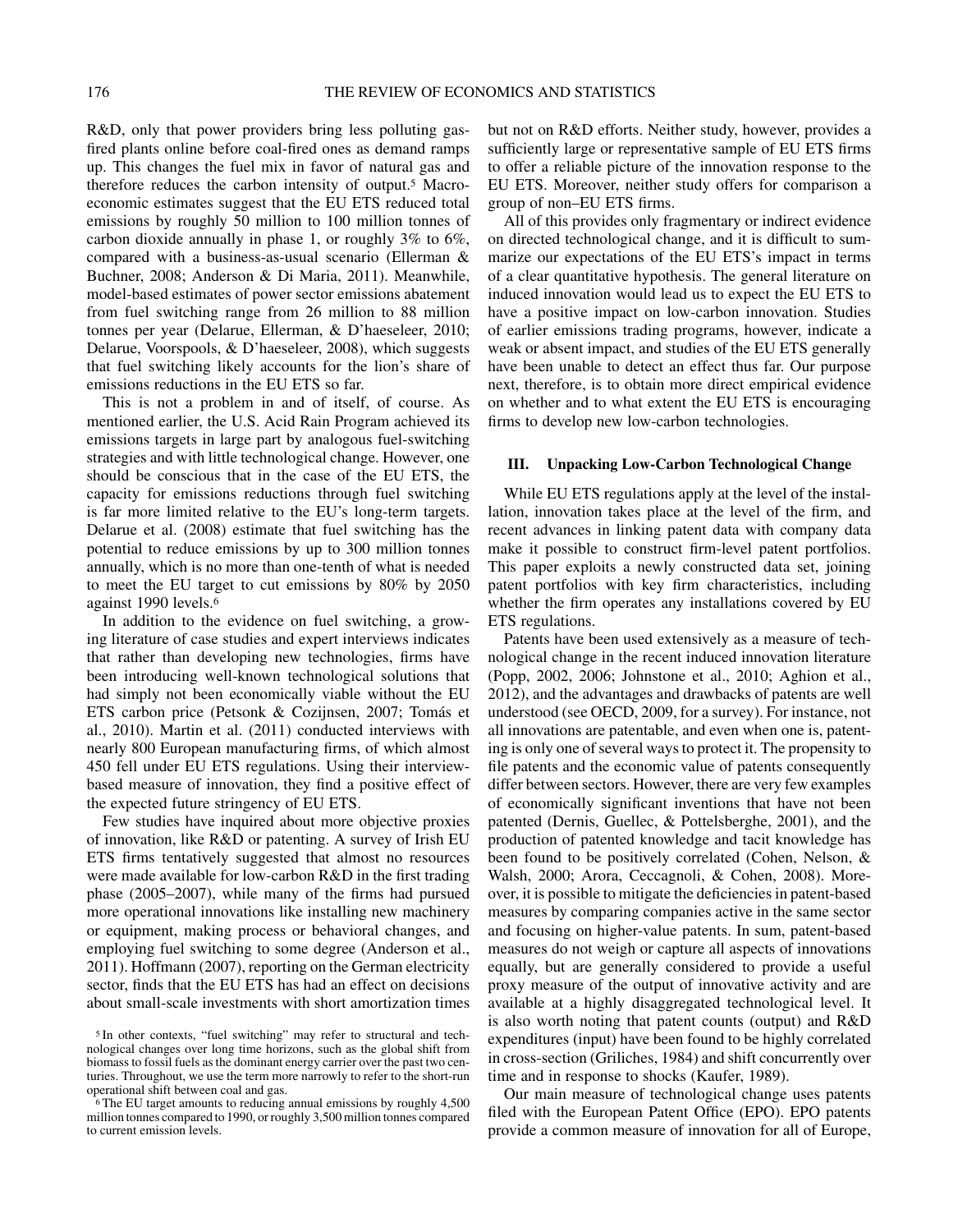unlike self-reported innovation measures or patents filed with national patent offices, for which the standards vary from firm to firm or country to country. In addition, EPO patents provide a useful quality threshold as only high-value inventions typically get patented at the EPO.7 Nevertheless, as a robustness test we also repeat our analysis using quality-weighted patent counts.8

All patents filed at the EPO are categorized using the European patent classification (ECLA), which includes a recently developed class pertaining to "technologies or applications for mitigation or adaptation against climate change" ("lowcarbon technologies," for short). This new category (the Y02 class) is the result of an unprecedented effort by the EPO whereby patent examiners specialized in each technology, with the help of external experts, developed a tagging system for all patents ever filed at the EPO that are related to climate change mitigation technologies. The Y02 class provides the most accurate tagging of climate change mitigation patents available today and is becoming the international standard for clean innovation studies.<sup>9</sup> It includes, to name a few examples, efficient combustion technologies (e.g., combined heat and power generation), carbon capture and storage, efficient electricity distribution (e.g., smart grids), and energy storage (e.g., fuel cells), which helps us measure the direction of technological change.10 (A complete list of the subclasses of low-carbon patents used in the paper can be found in appendix C in the online appendix.)

The EPO was set up in 1978. Since then, over 2.5 million patents have been filed with it, of which just over 50,000 (or 2%) have been classified as low-carbon inventions. Our newly constructed data set includes the patent portfolios of over 30 million firms located in 23 countries (21 EU countries, Switzerland, and the United States). Eighteen of these

Figure 1.—Share of Low-Carbon Patents, 1978–2009



countries launched the EU ETS in 2005. The other five (Norway, Switzerland, Romania, Bulgaria, and the United States) either joined later or have remained outside the EU ETS altogether. While our data are somewhat more geographically restricted than the EPO, the firms in our data set account for just over 95% of all patents filed at the EPO, so we are confident that we have managed to include the patent history of the vast majority of companies.11

The share of patents protecting low-carbon technologies shows a distinct pattern over time (figure 1). There was a surge in patenting for these technologies in the early 1980s, often attributed to the second oil price shock in the late 1970s (Dechezleprêtre et al., 2011). The share of low-carbon patents filed each year then stayed roughly level until the mid-1990s, after which it began to rise again. The share of low-carbon patents has increased rapidly in recent years, as is particularly evident after 2005, with the share doubling from 2% to 4% in just a few years. A simple Chow test strongly rejects the hypothesis that there is no structural break in 2005  $(p < 0.001)$ .

While this pattern is robust to using an expanded definition of "low-carbon technologies," it is not present for any set of environmentally friendly technologies. To see this, figure 1 also plots the share of patents protecting nongreenhouse gas "pollution control technologies," as defined by Popp (2006), which does not display the same structural break (one cannot reject the hypothesis of no structural break in 2005 at conventional significance levels).12 The sudden surge in patenting activity therefore appears to be specific to low-carbon technologies and to coincide with the launch of the EU ETS. Could the structural break in low-carbon patenting, then, be a consequence of the EU ETS?

Just as the increase in low-carbon patenting in the early 1980s has been attributed to the oil price shock, the recent surge might be due to rising oil prices. When comparing the share of low-carbon patenting with the evolution of oil prices

<sup>7</sup> Evidence shows that the highest-value technologies are patented in several countries (Harhoff, Scherer, & Vopel, 2003), and indeed, one of the methods used to measure the value of patents is to count the number of countries is which they are filed (van Zeebroeck, 2011). Patents filed at the EPO get patented in six EPO member countries on average.

<sup>8</sup> Although the EPO provides a common measure of minimum patent quality, the value of patents is still known to be heterogeneous. We account for the quality of patents in two ways: forward citations and family size. Citation data have been widely used in the literature to control for the quality of patents. With this method, patents are weighted by the number of times each of them is cited in subsequent patents (see Trajtenberg, 1990; Harhoff et al., 1999; Hall, Jaffe, & Trajtenberg, 2005). The family of a patent is the set of patents protecting the same invention in various countries (patent family information comes from the DOCDB family table in PATSTAT). Counting the number of countries in which a patent is filed is another common measure of patent quality (Harhoff et al., 2003; van Zeebroeck, 2011). Family data also have the advantage of being more rapidly available than citations (patents are typically mostly cited two years after their publication, hence four years after they are first filed), which is especially valuable when dealing with recent patents, as we do here.

<sup>9</sup> Importantly, the Y02 class is consistently applied to patents filed both before and after the EU ETS was introduced. See Veefkind et al. (2012) for more details on how this class was constructed.

<sup>10</sup> We also test the robustness of our results to the inclusion of additional patents that other authors have considered low carbon, in particular patents pertaining to energy-efficient industrial processes. An updated list of environment-related patent classification codes is available from the OECD's Environmental Policy and Technological Innovation (EPTI) website: www.oecd.org/environment/innovation.

<sup>11</sup> We have also conducted extensive manual double-checking, so we can reasonably assume that companies for which we were unable to locate patent records have not filed any patents at the EPO. It is well documented that only a fraction of companies ever file patents, and this is likely to be especially true of EPO filings, which have high administrative costs.

<sup>&</sup>lt;sup>12</sup> These technologies pertain to reduction of local pollutants including sulfur dioxide and nitrogen oxide.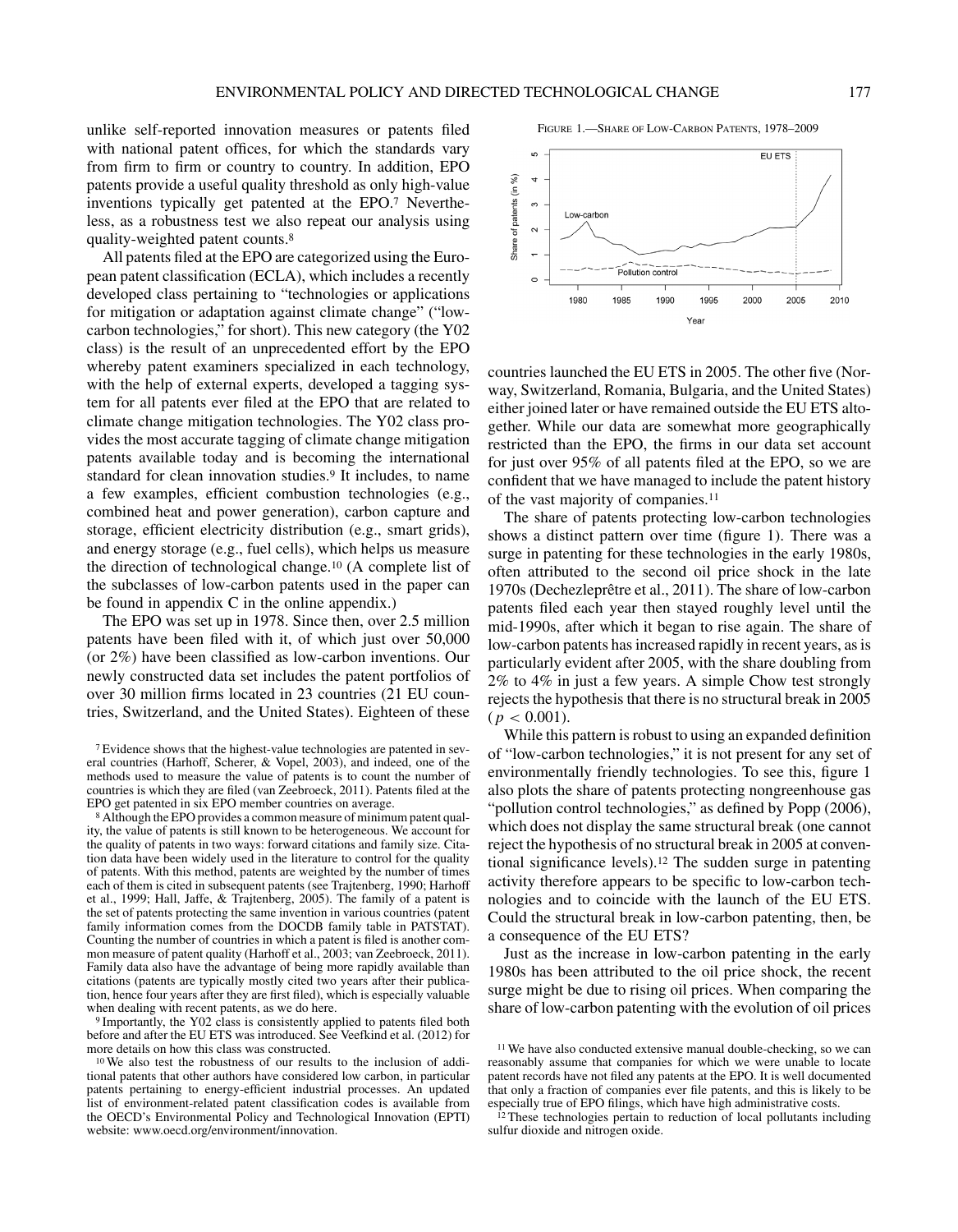Figure 2.—Share of Low-Carbon Patents and Crude Oil Prices,



(see figure 2), one notices that the recent surge in patenting follows immediately on the heels of rapid oil price increases in the early 2000s. Patenting for pollution control, however, was not responsive to the oil price in the 1980s, and so it is not surprising it has stayed flat recently. Clearly, looking at the aggregate trends over time is not enough to determine whether the increase in low-carbon patenting since 2005 is the result of the EU ETS, oil prices, or some other factor.

In order to isolate the impact of the EU ETS, we can try comparing the experience of firms regulated under the EU ETS with those not covered by the regulation. Both groups faced the same oil prices and other macroeconomic conditions, but starting in 2005 they were subject to different regulatory regimes.

Due to a technology supplier's imperfect ability to appropriate the gains from her invention, economic theory predicts that environmental regulations would produce greater incentives to develop new technologies for regulated firms than for unregulated firms (Milliman & Prince, 1989; Fischer, Parry, & Pizer, 2003). Even if the system increases the incentive for low-carbon innovation for everyone by creating demand for low-carbon technologies among EU ETS firms, regulated firms receive an additional benefit because they can fully appropriate the gains from reducing their own compliance costs. To this, one may add whatever effects may result from the EU ETS increasing the salience of carbon management issues within regulated companies. It is, of course, an empirical question whether the EU ETS has encouraged low-carbon innovation for unregulated firms as well, one that we return to in sections IV and V, but for now, it is enough to realize that the EU ETS is likely to encourage innovation for regulated and unregulated firms to different extents.

Our data set also records the regulatory status of 30 million firms—5,568 firms in our data set operate at least one installation regulated under the EU ETS. Together they operate 9,358 EU ETS–regulated installations, accounting for over 90% of regulated installations and emissions in phase 1 in the eighteen EU ETS countries we are studying, and roughly 80% of installations and emissions EU ETS–wide (see table  $1$ ).<sup>13</sup>

|                     | Number of<br><b>Installations</b> | Mtonnes of<br>Emissions | Percent of<br><b>Installations</b><br>Covered | Percent of<br>Emissions<br>Covered |
|---------------------|-----------------------------------|-------------------------|-----------------------------------------------|------------------------------------|
| Austria             | 217                               | 97.8                    | 92.2                                          | 100.0                              |
| Belgium             | 345                               | 178.7                   | 98.6                                          | 100.0                              |
| Czech Republic      | 415                               | 290.8                   | 92.5                                          | 96.9                               |
| Denmark             | 399                               | 93.1                    | 92.7                                          | 95.2                               |
| Estonia             | 54                                | 56.3                    | 77.8                                          | 99.9                               |
| Finland             | 637                               | 133.9                   | 84.6                                          | 100.0                              |
| France              | 1,100                             | 450.2                   | 97.5                                          | 99.6                               |
| Germany             | 1,944                             | 1,486.3                 | 98.6                                          | 99.6                               |
| Ireland             | 12.1                              | 57.7                    | 76.9                                          | 94.7                               |
| Lithuania           | 113                               | 34.4                    | 87.6                                          | 91.4                               |
| Luxembourg          | 15                                | 9.7                     | 100.0                                         | 100.0                              |
| <b>Netherlands</b>  | 418                               | 259.3                   | 87.1                                          | 95.6                               |
| Poland              | 869                               | 712.7                   | 90.0                                          | 98.6                               |
| Portugal            | 265                               | 110.7                   | 99.2                                          | 99.9                               |
| Slovakia            | 191                               | 91.4                    | 90.6                                          | 99.9                               |
| Spain               | 1,072                             | 498.1                   | 98.5                                          | 99.9                               |
| Sweden              | 774                               | 67.6                    | 93.9                                          | 98.8                               |
| United Kingdom      | 1,107                             | 628.0                   | 83.3                                          | 97.0                               |
| Total               | 10,056                            | 5,256.6                 | 93.1                                          | 98.7                               |
| <b>Total EU ETS</b> | 12,122                            | 6,321.3                 | 77.2                                          | 82.0                               |

The first two columns of this table show the number of phase 1 installations in each of the eighteen countries in our sample, and their allocated emissions (source: CITL). The following two columns show the percentages of installations and emissions for which the operating firm has been identified. The two rows at the foot of the table summarize our data set's EU ETS coverage for our eighteen countries, as well as as a proportion of the EU ETS as a whole.

Figure 3.—Comparing the Share of Low-Carbon Patents, 1978–2009



Having identified the subset of firms directly affected by the EU ETS, we can now look separately at the EU ETS and non–EU ETS trends in low-carbon patenting. Figure 3 shows that the share of low-carbon patents was roughly the same among EU ETS and non–EU ETS firms in the five years before the EU ETS launched. After 2005, the share of low-carbon patents among EU ETS firms looks to have risen faster than among non–EU ETS firms.14 The difference does not become apparent until the start of the second trading phase in 2008, which was widely expected to constrain emissions more tightly than phase 1 had done. Could the

Table 1.—Coverage of the EU ETS

<sup>&</sup>lt;sup>13</sup> See appendix A in the online appendix for more details on how the link between firm data and regulatory data was constructed.

<sup>14</sup> One might be concerned that the surge in patenting activity by EU ETS firms compared to non–EU ETS companies might have been accompanied by a concurrent drop in the relative average quality of inventions patented by EU ETS companies. However, the average number of citations received by low-carbon patents filed by EU ETS companies since 2005 does not significantly differ from those filed by non–EU ETS companies. Similarly, the size of low-carbon patent families is the same for EU ETS and non–EU ETS companies.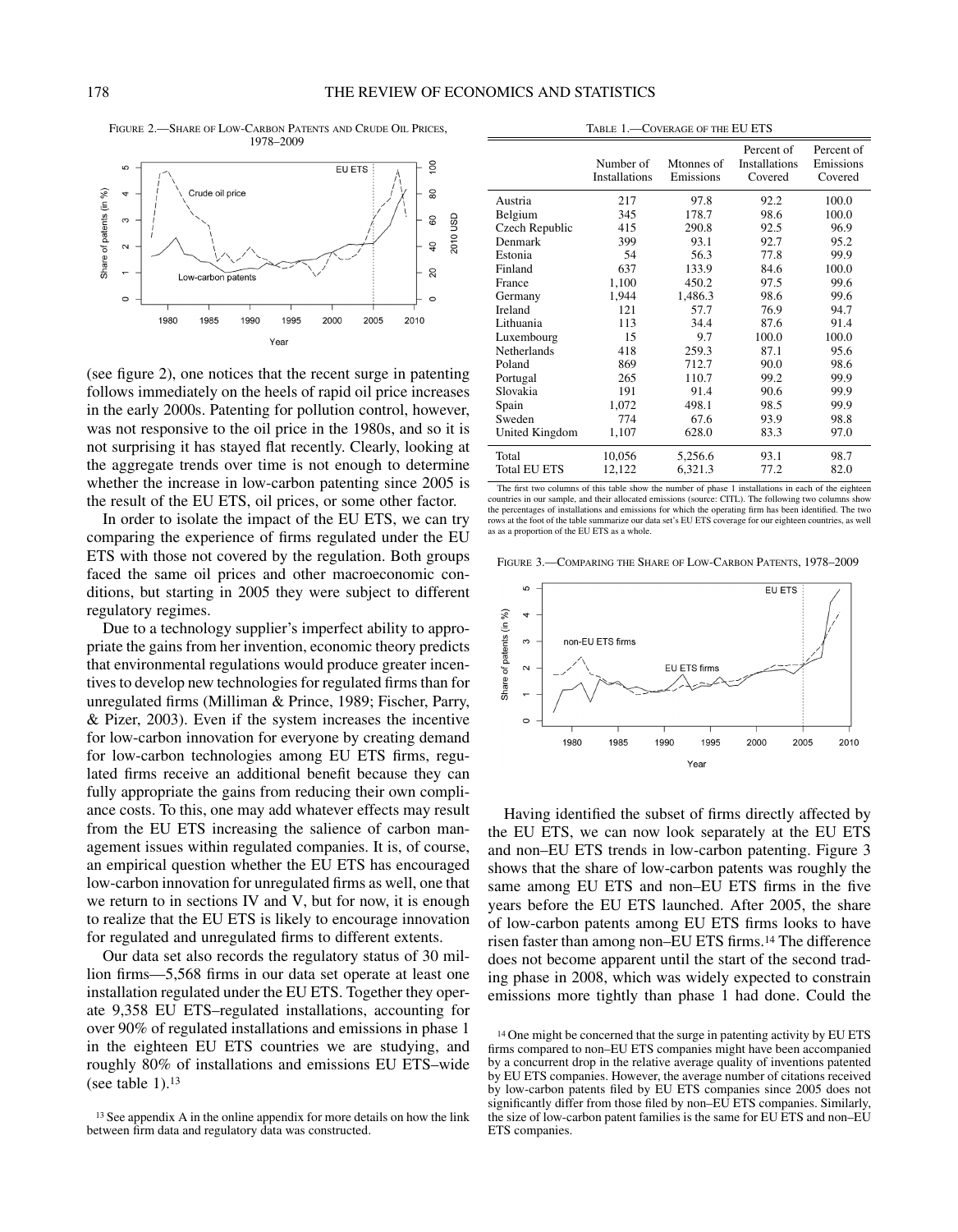post-2005 surge in low-carbon patenting be a consequence of the EU ETS after all?

Let us naively suppose for a moment that the differences visible in figure 3 are entirely due to the EU ETS. EU ETS firms filed 2,189 low-carbon patents from 2005 to 2009 compared to 972 patents in the five preceding years (an increase of 125%), while non–EU ETS firms filed 19,841 and 12,037 low-carbon patents in the corresponding periods (an increase of 65%). If we were to assume that the number of low-carbon patents filed by EU ETS firms, had they not been regulated, would have grown at the same rate experienced by non–EU ETS firms, we can naively estimate how many low-carbon patents the EU ETS has added so far:  $2,189 - 1.65 \times 972$  $= 585.2$ . This amounts to a 2.6% increase in the number of low-carbon patents at the EPO compared to what it would have been without the EU ETS.

This is clearly a very naive estimate. It assumes that the patenting of non–EU ETS firms provides an accurate counterfactual estimate of how EU ETS companies would have behaved had they not become regulated. This assumption may be problematic in case non–EU ETS firms are also responding to the new regulations. A more pressing concern, though, is that the two groups of firms appear to be very different even before the EU ETS. Just looking at the patenting of these two groups reveals that while only 1 in about 5,500 firms is EU ETS–regulated, they account for roughly one in twelve low-carbon patents filed in the five years before the EU ETS launched. Clearly EU ETS companies are not representative. One could quite easily imagine, then, that some unobserved change or shock other than the EU ETS would have had systematically different impacts on these two sets of firms. The naive calculation above cannot isolate the impact of EU ETS in this case.

To address this shortcoming, we need to restrict our view to a subset of companies that are more similar on pre-2005 characteristics. For such a group of firms, it is more difficult to imagine post-2005 changes (apart from the EU ETS) that would have systematically different impacts on the patenting activities of EU ETS and non–EU ETS firms. Rather than comparing all EU ETS firms with all unregulated firms, this more restricted comparison is likely to yield a better estimate of the impact of the EU ETS. We now turn to the task of constructing such a comparison.

#### **IV. The Direct Impact of the EU ETS**

#### *A. Matching*

Comparing two groups of firms that are more similar prior to 2005 makes it more difficult to explain away any difference in outcomes by factors other than the EU ETS. Ideally one would like to match each EU ETS firm with one or more non–EU ETS firms with similar resources available and facing similar demand conditions, regulations (other than the EU ETS), input prices, and so on. Because of how the EU

ETS was designed and implemented, this is at least theoretically possible. Regulatory status is determined by applying inclusion criteria to installations, not firms. For instance, installations for which the main activity is combustion of fuels are included only if their annual thermal input exceeds a threshold of 20 MWh. For steel plants, the relevant inclusion criterion is that installations have a production capacity exceeding 2.5 tonnes per hour. Installations manufacturing glass and glass fiber are included only if their melting capacity exceeds 20 tonnes per day. These three examples, taken from a longer list, make clear that regulated installations are bound to systematically differ from unregulated installations. Meanwhile, this configuration also means that what we refer to as EU ETS and non–EU ETS firms can in principle be identical in all respects relevant to their patenting behavior except for the size of a single installation. This allows us, in theory at least, to form groups of similar EU ETS and non–EU ETS firms, although in practice, as we restrict ourselves to more closely matched firms, there will inevitably be a number of EU ETS companies for which no good match can be found. What is lost in sample size, however, is regained in terms of accuracy and robustness (see, e.g., Dehejia & Wahba, 1999).

Along with patent portfolios, our data set contains information on the country and economic sector in which firms operate, as well as other firm-level information such as turnover and employment.15 Using these data, we have tried to assign to each of the 5,568 EU ETS firms a group of similar but unregulated firms (setting aside all companies with ownership ties to EU ETS firms; see appendix A). This has not always been possible, for two main reasons. First, the records of turnover become less and less complete further back in time. In fact, we have pre-2005 records on the turnover for only 3,564 out of the 5,568 EU ETS firms. Second, though EU ETS regulations were applied at the installation level rather than directly to the firm, one might expect two very similar firms to receive the same regulatory treatment more than occasionally. Different regulatory fates are possible if, say, an EU ETS firm operates an installation just large enough to be covered by EU ETS regulations, while the matched control operates one or more installations just below the threshold. But although we have a very large pool of firms to start with, sometimes there will be no such comparators available within the same country and sector. Due to a lack of suitable comparators, the sample of EU ETS firms is further reduced to 3,428. We return to the omitted firms in section IV.C, to consider the possible consequences of dropping them from our sample.

For each of the 3,428 matched EU ETS firms, we have found at least one unregulated firm that operates in the same

<sup>15</sup> Economic sectors are defined at the three-digit level for the NACE Rev. 2 industry classification. A few examples of these sector definitions illustrate how narrowly sectors are defined: "electric power generation, transmission, and distribution," "steam and air conditioning supply," "manufacture of glass and glass products," "manufacture of plastic products," "manufacture of rubber products."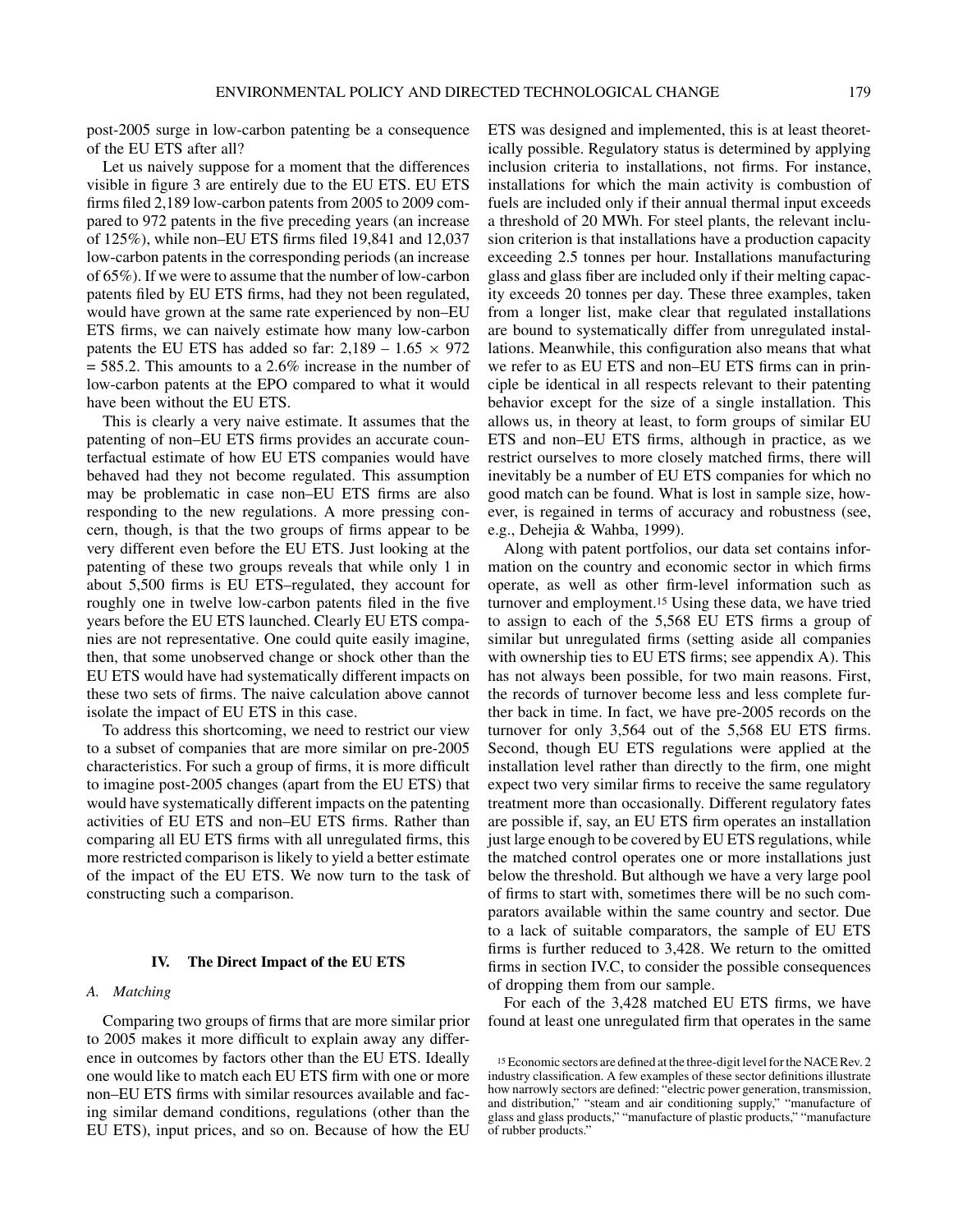#### 180 THE REVIEW OF ECONOMICS AND STATISTICS

Figure 4.—Comparison of Matched EU ETS and Non–EU ETS firms



Panel (a) displays the empirical quantile-quantile (e-QQ) plot for average turnover in the four years before the EU ETS (2001-2004). Each dot gives the value for one EU ETS firm and the average for a group of matched non–EU ETS firms, shown on logarithmic scales. The year 2001 is the first one for which turnover is recorded in our data set for any firm. Panels (b) and (c) show the e-QQ plots for the total number of patents and the number low-carbon patents from filed 2000 to 2004, respectively, once again shown on logarithmic scales.

|                               | Median Difference between<br>EU ETS and Non–EU ETS Firms | Equivalence<br>Range     | Critical Equivalence<br>Range (5% significance level) |
|-------------------------------|----------------------------------------------------------|--------------------------|-------------------------------------------------------|
| Turnover (in million euros)   | 1.60                                                     | ± 523.39                 | ± 13.25                                               |
| Patents                       |                                                          | $\pm$ 9.30               | $\pm 1.99$                                            |
| Low-carbon patents            |                                                          | $\pm$ 0.25               | $\pm 1.99$                                            |
| Year of incorporation         |                                                          | $\pm$ 5.97               | $\pm 0.49$                                            |
| Any pre-2005 patents (binary) | Exactly matched                                          |                          |                                                       |
| Economic sector               | Exactly matched                                          | $\overline{\phantom{a}}$ |                                                       |
| Country                       | Exactly matched                                          |                          |                                                       |

The first column from the left reports the median difference between EU ETS firms and non–EU ETS firms in our sample for the key matching variables. Apart from those variables shown in figure 4, matched on the year of incorporation interacted with other variables, since turnover and cumulative patent filings mean different things for old and new firms. We have also matched exactly for whether (1) or not (0) a firm filed<br>any substantively equivalent if the location shift parameter (as defined for Wilcoxon's signed-rank test) lies within the equivalence range reported in the second column. We follow the convention of letting this range be  $\pm$  0.2 standard deviations of the distribution of the pooled sample (Cochran & Rubin, 1973; Ho et al., 2007). Using Wilcoxon's signed-rank test, we are just unable to reject at the 5% significance level the hypothesis that the location shift parameter lies within the critical equivalence range reported in the final column. (The signed-rank test has been adjusted to account for the fact that our variables are censored at 0, using a method outlined by Rosenbaum, 2009. More details are in section IV). As can be seen by the fact that the range in the third column is contained within that in the second column, we can reject the hypotheses of substantive differences for all variables except low-carbon patents. This last failure to reject is because of the small number of firms that filed any low-carbon patents prior to 2005, as is evidenced by the fact that the same test a fails to reject the hypothesis that the difference is 0. Standard *t*-tests for differences in means reject the hypotheses of substantive differences for all variables (not reported).

country and economic sector. This means that they are likely exposed to much the same business and regulatory environment, input prices, country, and sector-specific shocks and trends. The firms are also matched to have similar pre-2005 turnover, patenting records, and age, since their available resources and capacity for R&D and patenting are likely important determinants of a firm's response to the EU ETS.16 The resulting matched sample consists of 3,428 EU ETS firms and 4,373 non–EU ETS firms.

Figure 4 compares the empirical distributions of EU ETS and non–EU ETS firms in our matched sample on a few key variables used to construct the match. EU ETS–regulated firms have slightly greater pre–EU ETS turnover on average and filed slightly more patents. However, as can be seen in table 2, we reject the hypotheses that the empirical distributions differ between the EU ETS and non–EU ETS firms.

Because firms look similar within each match, the firms' pre-2005 observable characteristics do not help us predict

(better than chance) which firm in each matched group would become regulated after 2005 and which firm in each group would file more low-carbon patents. Conditional on pre– EU ETS observable characteristics, the assignment of firms to the EU ETS appears random. In a naive sense, we have recovered the identifying conditions present in a randomized experiment (though we subject this claim to further scrutiny below).

#### *B. Results*

Perhaps the most transparent and intuitive way to view the results is with the aid of a simple graph plotting the patenting of matched EU ETS and non–EU ETS firms, side by side, both before and after the EU ETS came into effect (see figure 5). There are several noteworthy features of this graph. First, matching appears to have produced a set of EU ETS and non–EU ETS firms roughly comparable prior to 2005 in both their general level of low-carbon patenting and in that they do not appear to exhibit different trends. Second, the two groups begin to diverge after 2005, coinciding with the introduction of the new policy.

<sup>16</sup> See appendix B for technical details about how the matching was implemented.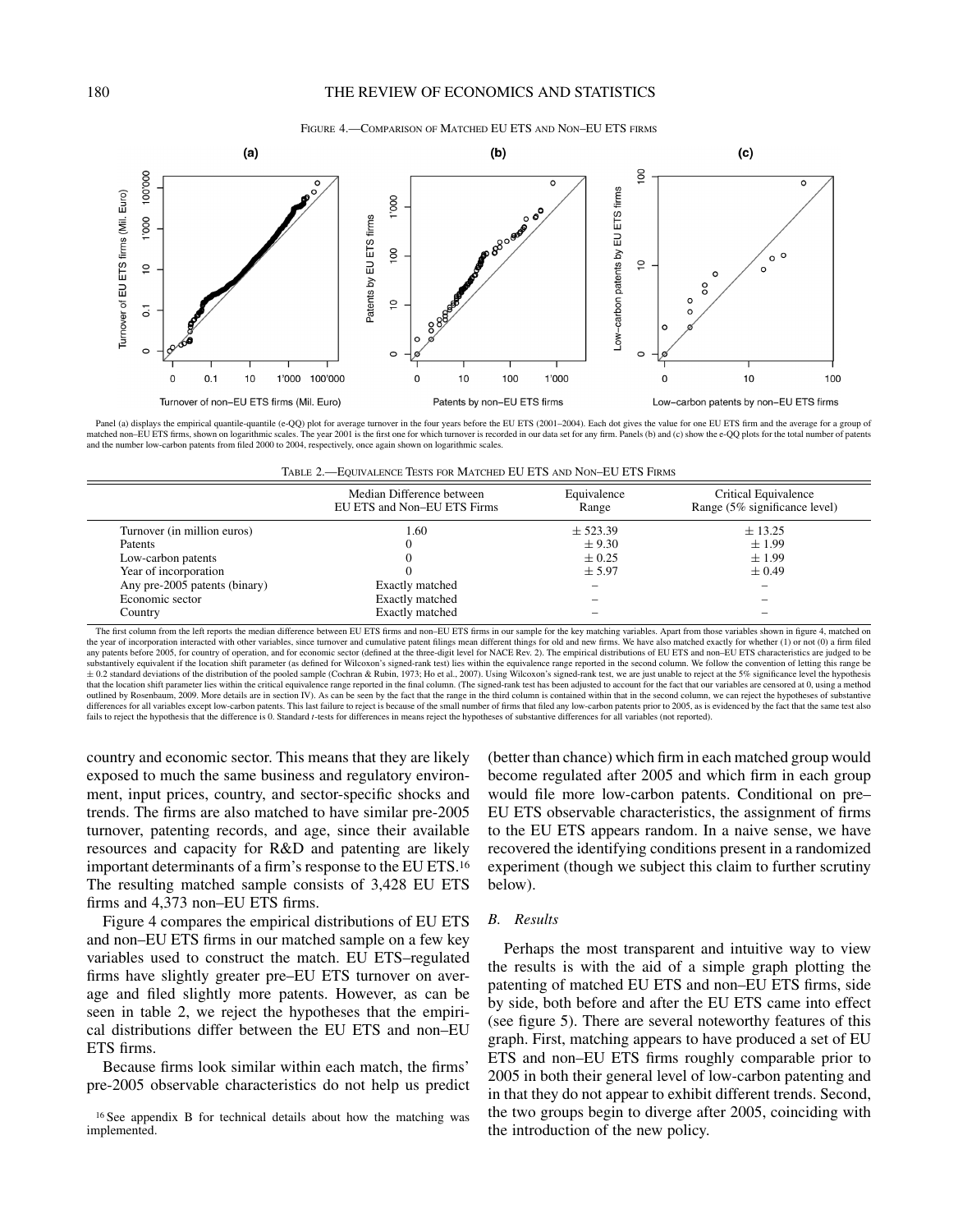

To examine this pattern more precisely, we measure the change in the number of low-carbon patents from 2000– 2004 to 2005–2009 for each firm. This means that even after matching, we take account of any additional time-invariant firm-level heterogeneity. The outcomes of the matched control firms are then subtracted from the outcomes of the EU ETS firms to obtain the difference-in-differences. A striking feature of the patent counts used to calculate these difference-in-differences is the large number of zeros. It is a very common feature of patent data that most firms do not file any patents at all, and this arises from a similar censoring problem that usually motivates the use of the Tobit estimator. We can imagine there being a latent variable that can take any value, but we can observe only numbers of 0 or greater.

To implement a Tobit estimator in our case, though, we would have to explicitly model the propensity of firms to file at least one patent. This is by no means a straightforward exercise, and getting the model wrong carries with it the risk of introducing new biases. The analogous maximum likelihood estimator will also generally be inconsistent, especially when applied to panel data (Chay & Powell, 2001). Instead, we can account for the censoring at zero using a Tobit-modified empirical-likelihood estimator, as Rosenbaum (2009) outlined. The idea is as follows. We observe the low-carbon patents filed by EU ETS firms and non– EU ETS firms. In estimating a treatment effect, we would normally search for a number that, if subtracted from each of the observations in one of our two samples, would as nearly as possible equate the distributions of the two samples (using some metric of similarity). The problem, of course, is that this assumes a constant treatment effect that applies even to firms with zero patents. Instead, we can adjust our observed difference-in-differences in a way that takes the censoring into account and then recalculate our similarity measure. Each of the difference-in-differences,  $\Delta$ , is adjusted according to the formula:

$$
\Delta = \begin{cases}\n\max((T_t - T_{t-1}) - \tau, -T_{t-1}) - (C_t - C_{t-1}) \\
\text{if } \tau \ge 0, \\
(T_t - T_{t-1}) - \max((C_t - C_{t-1}) + \tau, -C_{t-1}) \\
\text{otherwise}\n\end{cases}
$$

where  $T_t$  and  $T_{t-1}$  are the numbers of low-carbon patents filed by an EU ETS firm in the treatment period *t* (2005– 2009) and the pretreatment period *t* − 1 (2000–2004), respectively.  $C_t$  and  $C_{t-1}$ , are the corresponding numbers for the matched non–EU ETS firms, and  $\tau$  is the treatment effect. The point estimate of the treatment effect is then the value of  $\tau$  for which the similarity measure is maximized, and the  $100 \times (100$  "times" (1-alpha) gives the correct confidence level)  $(1-\alpha)$ % confidence interval is the set of values of τ for which we cannot reject the alternative of difference at the  $\alpha$ % level of significance. We implement this estimator using as our similarity measure the *p*-value calculated with Wilcoxon's signed-rank test. This provides a nonparametric alternative to the tobit estimator.

We estimate a treatment effect of  $\tau = 2$  additional lowcarbon patents for our EU ETS firms, with a 95% confidence interval of *(*1, 5*)*. The matched EU ETS firms filed 316 low-carbon patents in the period 2005 to 2009. Subtracting two low-carbon patents from each of our matched EU ETS firms (and accounting for censoring at 0) tells us that these firms together would have filed 232 low-carbon patents in the absence of EU ETS regulations. Our estimated treatment effect therefore implies that EU ETS has prompted 84 *(*53, 129*)* additional low-carbon patents among our sample of EU ETS firms, or an increase of 36.2% (20.2%, 69.0%) compared to what we expect would have happened had they not been regulated under the EU ETS. Because these firms account for only a small portion of all patents, however, this remarkable impact translates into an increase of low-carbon patenting at the EPO of only 0.38% (0.24%, 0.58%) compared to what we expect it would have been in the absence of the EU ETS. If we think our estimate applies to all of the 5,568 EU ETS firms, we can use their patenting records to calculate that once we account for censoring at 0, the EU ETS is responsible for 183 *(*111, 299*)* additional low-carbon patents. This amounts to a  $9.1\%$  (5.3%, 15.8%) increase in their low-carbon patenting, or a  $0.83\%$   $(0.50\%, 1.36\%)$ increase in the total number of low-carbon patents filed at the EPO over 2005 to 2009 compared to the counterfactual. The first thing to note about these numbers is that they are substantially smaller than what was suggested by our naive calculations above (585.2 additional low-carbon patents, or a 2.6% increase in low-carbon patents at the EPO; see table 3). Second, because these numbers are so small relative to the totals, it is likely we would not have recognized the impact to be anything different from 0, had we been studying patent counts at a more aggregated level.

To address the issue of the direction of technological change, we must compare this with the impact on patenting for other technologies. Environmental regulations like the EU ETS could in principle increase patenting for other technologies as well. For instance, even if they are not classified as low-carbon technologies, they may be complementary to low-carbon technologies. More generally, environmental regulations that increase the cost of production can in principle encourage patenting for any technology that reduces it,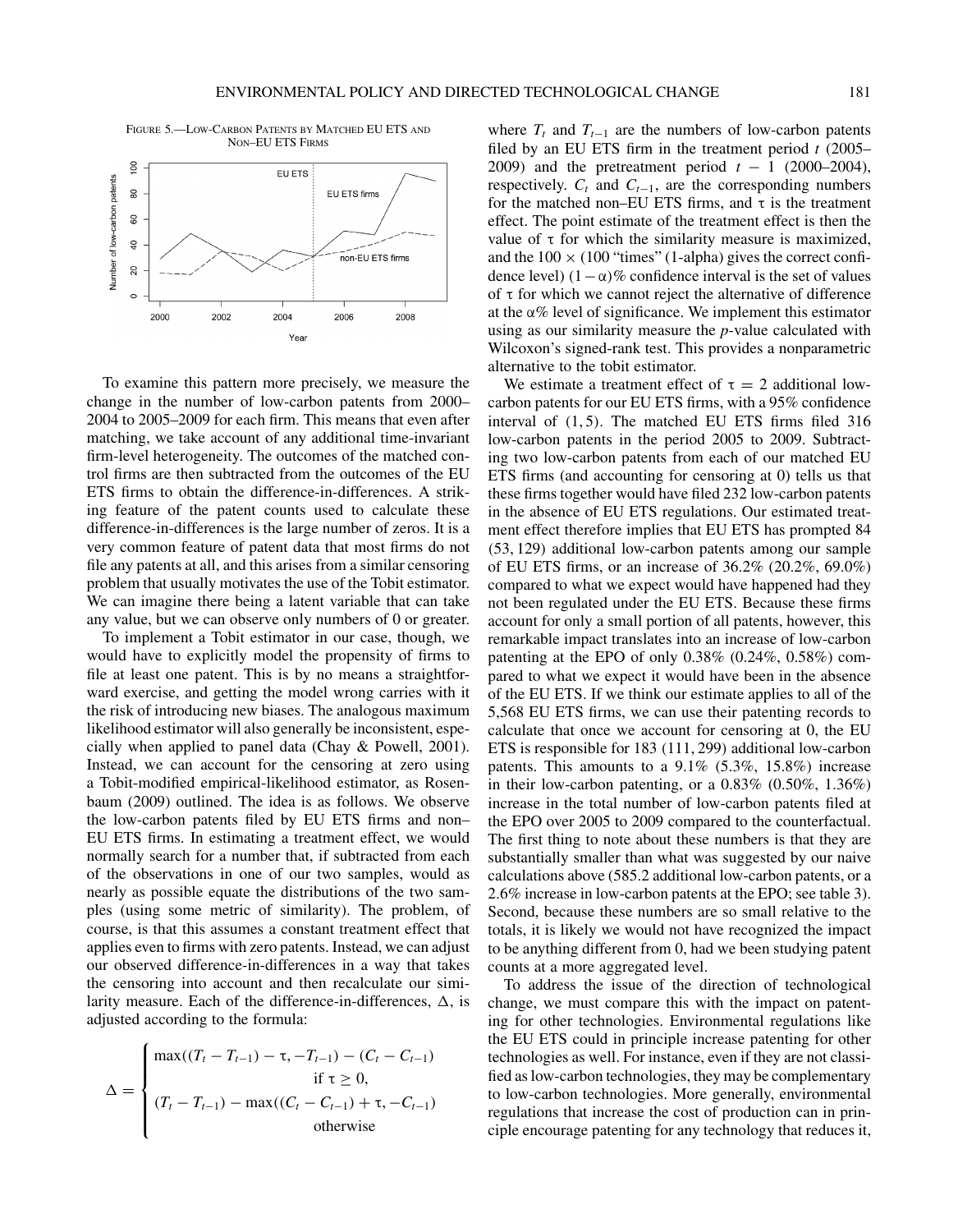|                               | <b>Matching Estimates</b> |                | Naive<br>Estimates |
|-------------------------------|---------------------------|----------------|--------------------|
|                               | Matched<br>Sample         | Full<br>Sample | Full<br>Sample     |
| Additional low-carbon patents | 84                        | 183            | 585.2              |
|                               | (53, 129)                 | (111, 299)     |                    |
| As % increase                 | 36.2                      | 9.1            | 36.5               |
|                               | (20.2, 69.0)              | (5.3, 15.8)    |                    |
| As $%$ increase of EPO        | 0.38                      | 0.83           | 2.6                |
|                               | (0.24, 0.58)              | (0.50, 1.36)   |                    |
| Additional other patents      | 305                       | 551            | 9.072.8            |
|                               | (305, 512.9)              | (551, 934)     |                    |
| As % increase                 | 1.9                       | 0.83           | 16.0               |
|                               | (1.9, 3.2)                | (0.83, 1.44)   |                    |
| As $%$ increase of EPO        | 0.041                     | 0.072          | 1.2                |
|                               | (0.041, 0.068)            | (0.072, 0.12)  |                    |

Point estimates, along with 95% confidence intervals in parentheses where applicable. The matched sample estimates consider the impact only for the 3,426 matched EU ETS firms, while full sample estimates consider the impact for all 5,568 EU ETS firms in our data set. The matching estimates are calculated using our point estimates of τ obtained for the matched sample of 3,426 EU ETS firms and 4,373 non–EU ETS firms. Naive estimates are included for comparison. They have been calculated using the full set of 30 million non–EU ETS firms to construct a counterfactual, as in section III.

be it a low-carbon technology or not.<sup>17</sup> The induced innovation hypothesis holds that a policy like the EU ETS would have a disproportionate impact on low-carbon technologies, but this is an essentially empirical matter. A related concern is that the increase in low-carbon innovation will displace, or crowd out, the development of other technologies (Popp & Newell, 2012). We can address these questions using the same matched sample and estimator described above. We estimate that the EU ETS has added on average one other patent *(*1, 1.99*)*. This translates into 305 *(*305, 512.9*)* additional patents for other technologies, which represents an increase of 1.9% (1.9%, 3.2%) in their patent filings for nonlow-carbon technologies, or a 0.041% (0.041%, 0.068%) increase in patenting for other technologies at the EPO. Comparing these numbers with the estimates from the previous paragraph, we see that the EU ETS has had a disproportionate impact on patenting for low-carbon technologies: 36.2% versus 1.9% (the difference is significant at 5% level). Put another way, the system has nearly had a twenty times greater impact on low-carbon patenting, but it has not crowded out patenting for other technologies. If we think our estimate applies to all of the 5,568 EU ETS firms, the EU ETS would be responsible for 541 *(*541, 934*)* additional other patents, which amounts to a  $0.83\%$  (0.83%, 1.44%) increase in their other patenting, or a  $0.072\%$   $(0.072\%, 0.12\%)$  increase in the total number of other patents filed at the EPO over 2005 to 2009.

The EU ETS may also have affected the direction of change within the class of low-carbon technologies itself, encouraging more patenting for certain types of low-carbon technologies. Unfortunately, our firm-level identification strategy is ill suited to look at patenting at such a disaggregated level. Due to the large number of zeros typically present in patent data sets, the small number of regulated companies active in each sectors and the even smaller number of patents each firm holds in a particular technology class, this method does not yield informative technologylevel estimates. However, once we have estimated that each EU ETS firm filed two additional low-carbon patents, it is a small step to consider what types of technologies those patents protect (i.e., conditional on the estimated treatment effect). Since firms often hold several patents protecting different technologies, there is no definite way of identifying which two low-carbon patents were additional. If we look at the average across all possible permutations, however, we find that most of the additional low-carbon patents appear to protect alternative energy and energy storage. The focus of the remaining ones is on energy efficiency and carbon sequestration. Alternative energy technologies appear to account for a greater number of additional low-carbon patents than do improvements of conventional combustion technologies. Broken down by economic sector, most of the additional low-carbon patents belong to chemicals manufacturers, energy companies, and automobile manufacturers (see appendix D for further explanation of the methodology, as well as for all the technology- and sector-level estimates). These stylized conclusions should be read more as indicative than final, though, and since they are conditional on our estimated treatment effect, their soundness ultimately depends on the robustness of our earlier estimates.

Our main results are summarized for convenience in table 3, along with comparable naive estimates for the full sample of EU ETS firms (calculated as in section III). The naive estimates substantially overestimate the impact of the EU ETS, yet they display the same general pattern as our matching estimates, showing increases in patenting for both low-carbon and other technologies, but with a pronounced direction. The matching estimates suggest the EU ETS has had a positive and notable impact on low-carbon patenting among EU ETS firms, though the impact appears much smaller relative to the overall pace of low-carbon technological development, boosting low-carbon patenting by only a fraction of a percent. On the one hand, our findings contradict early prognostications that overallocation of emissions permits in the EU ETS would completely undermine the incentives for low-carbon innovation. On the other hand, even a quite remarkable response among EU ETS firms whether 36.2% among matched EU ETS firms or 9.1% among the full sample—translates into a rather small impact from an economy-wide perspective, less than a 1% increase at the EPO. Putting it another way, of the post-2005 surge in low-carbon patenting seen in figure 1, roughly 2% can

<sup>17</sup> Apart from technological complementarity and cost minimization, firms might fear that the EU ETS will make them less competitive, and hence innovate more across the board to maintain market share. Alternatively, the windfall profits that were earned from the free allowances may have eased pressure from shareholders, so it became easier for EU ETS firms to invest in previously sidelined research projects. One can, of course, imagine still other mechanisms whereby a price on carbon increases patenting for other technologies. The main point here is only that economic theory does not rule it out.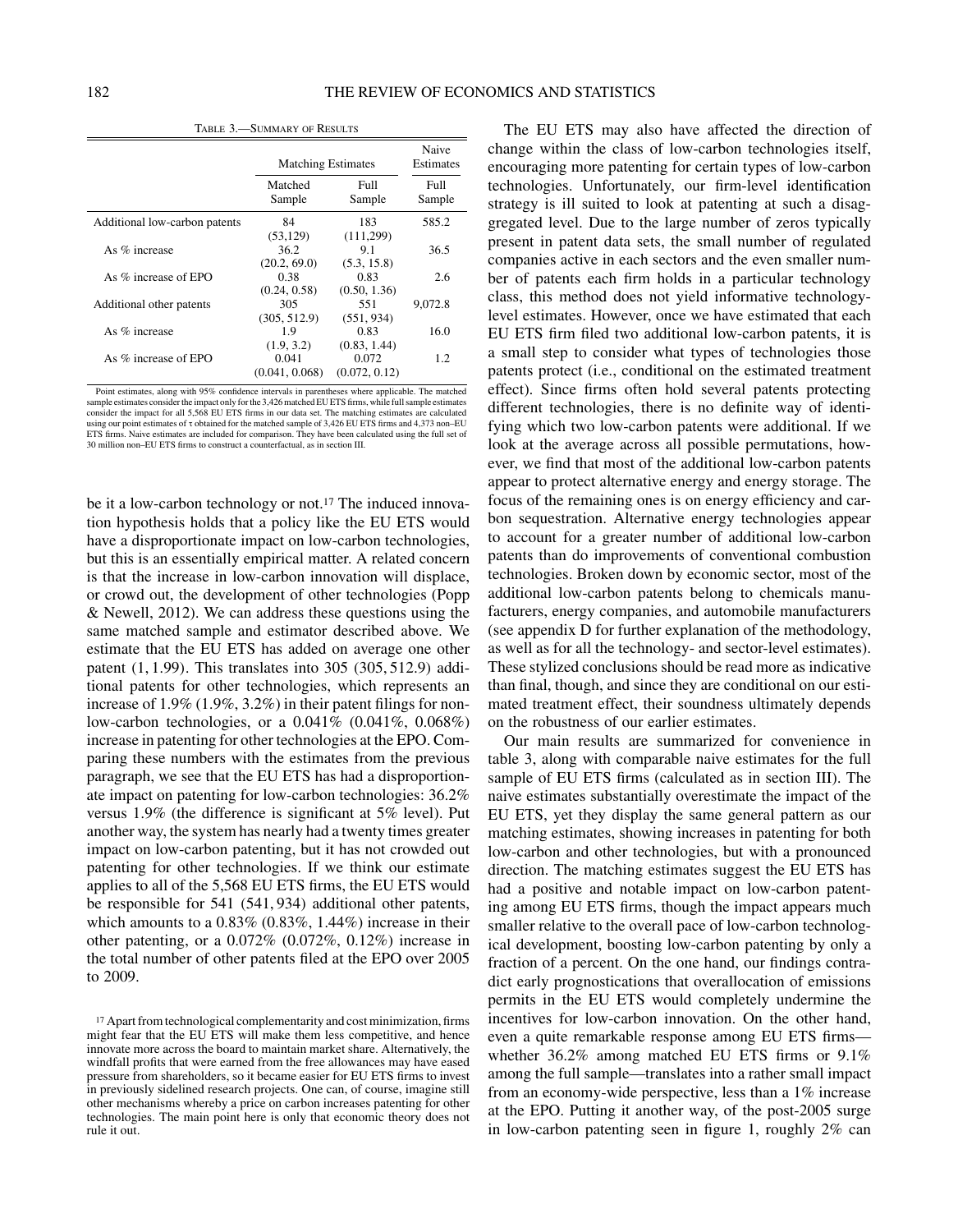Figure 6.—Comparison of Matched EU ETS and Non–EU ETS Firms on Unobserved Variable



Employees of non-EU ETS firms

be attributed to the EU ETS.18 It is worth noting that this apparently small impact relative to the overall pace of technological change is not simply an arithmetical artifact of the small number of EU ETS firms, however, as is demonstrated by the fact that the naive estimator is more than three times higher.

Before settling on an interpretation of these estimates, though, we must ask whether they are really best explained by the EU ETS having had a very small impact. Perhaps these small numbers should instead caution us that we may have underestimated the impact. Let us therefore investigate challenges to the internal and external validity of our results.

#### *C. Robustness Tests*

*Is our conclusion driven by an omitted variable?* The primary challenge for any matching study is to justify the assumption that firms that appear similar are similar in unmeasured dimensions as well—often called selection on observables. In a randomized experiment, one can rely on the law of large numbers to achieve similarity between a treated and control group on both observed and unobserved characteristics. Matching, on the other hand, achieves an observed similarity by construction, so similarity on matched characteristics cannot be read as evidence that the treated and control firms are also similar on unobserved characteristics.

A simple test of whether matching has achieved balance on unobserved variables is to look at a variable that was not used to construct the matches. We have one such variable in our data set: the number of employees. As figure 6 and table 4 show, the empirical distributions of number of employees of the EU ETS and non–EU ETS firms are very similar, and

Table 4.—Equivalence Test for Matched EU ETS and Non–EU ETS Firms on Unobserved Variable

| Range                                       | Median Difference<br>between<br>EU ETS and<br>Non-EU ETS Firms | Equivalence | Critical Equivalence<br>Range (5% significance<br>level) |  |
|---------------------------------------------|----------------------------------------------------------------|-------------|----------------------------------------------------------|--|
| ± 904.07<br>Employees<br>$\pm 106.75$<br>25 |                                                                |             |                                                          |  |

See the table 2 footnote for details on how to read this table.

we can reject the hypothesis that they are materially different. We can therefore have some confidence that matching has indeed recovered the central identifying condition of a randomized experiment.

This test, though reassuring, is perhaps too simplistic. Other unobserved differences between regulated and unregulated firms might still bias our findings. Such differences might arise, for instance, if firms could influence to some degree whether they would be regulated by the EU ETS. In general, there is very little evidence to suggest that firms had such influence; most of the installation-level inclusion criteria already appeared in draft legislation in 2002 and have remained unchanged to this day. One small exception, though, is the debate over whether to regulate installations that produce chemicals or aluminum. These types of installations were to be regulated according to the 2002 proposal but were omitted from a later draft, before a final compromise that allowed chemicals and aluminum installations to opt in to the EU ETS (Markussen & Svendsen, 2005). Ultimately, 575 such installations—slightly less than 5% of all EU ETS installations—opted in. Our estimates might be biased, then, if the firms with chemicals or aluminum installations that are opting into the EU ETS are systematically different from their non–EU ETS counterparts in some unobserved dimension that is predictive of patenting responses. To see whether our estimates are biased by the possibility of self-selection in this subset of firms, we re-estimate the treatment effect after dropping any matched pairs where the EU ETS firm has opted in at least one of its installations (this reduces our sample size by nearly 100 matched pairs). This returns an estimate of 2 (1, 5.99) additional low-carbon patents, and of 1 (1, 1.99) other additional patent. These estimates are identical to our original specification (although one of the confidence intervals is slightly wider), offering no indication that our estimates are biased by self-selection.

The two above tests look at specific sources of omitted variable bias. Neither test finds evidence to suggest that our estimates are biased by variable omissions, but the possibility remains that our estimates are confounded by bias from some unknown source. Let us therefore ask the more general question: What kind of an omitted variable could in principle undermine confidence in our estimate?

Imagine that we have an omitted binary variable that is negatively correlated with EU ETS regulations and positively correlated with increases in low-carbon patenting (or vice versa). This could be, for instance, a variable that tells us whether a firm would be covered by a complementary carbon

<sup>18</sup> The number of low-carbon patents filed at the EPO increased by 9,054 from the period 2000–2004 to 2005–2009. The 183 additional low-carbon patents we have attributed to the EU ETS correspond to 2% of this increase. Even under the more generous framing that the upward trend from 2000– 2004 would have continued unabated in 2005–2009, the post-2005 surge was only 4,725.5 low-carbon patents, of which the 183 additional lowcarbon patents would amount to barely 4%.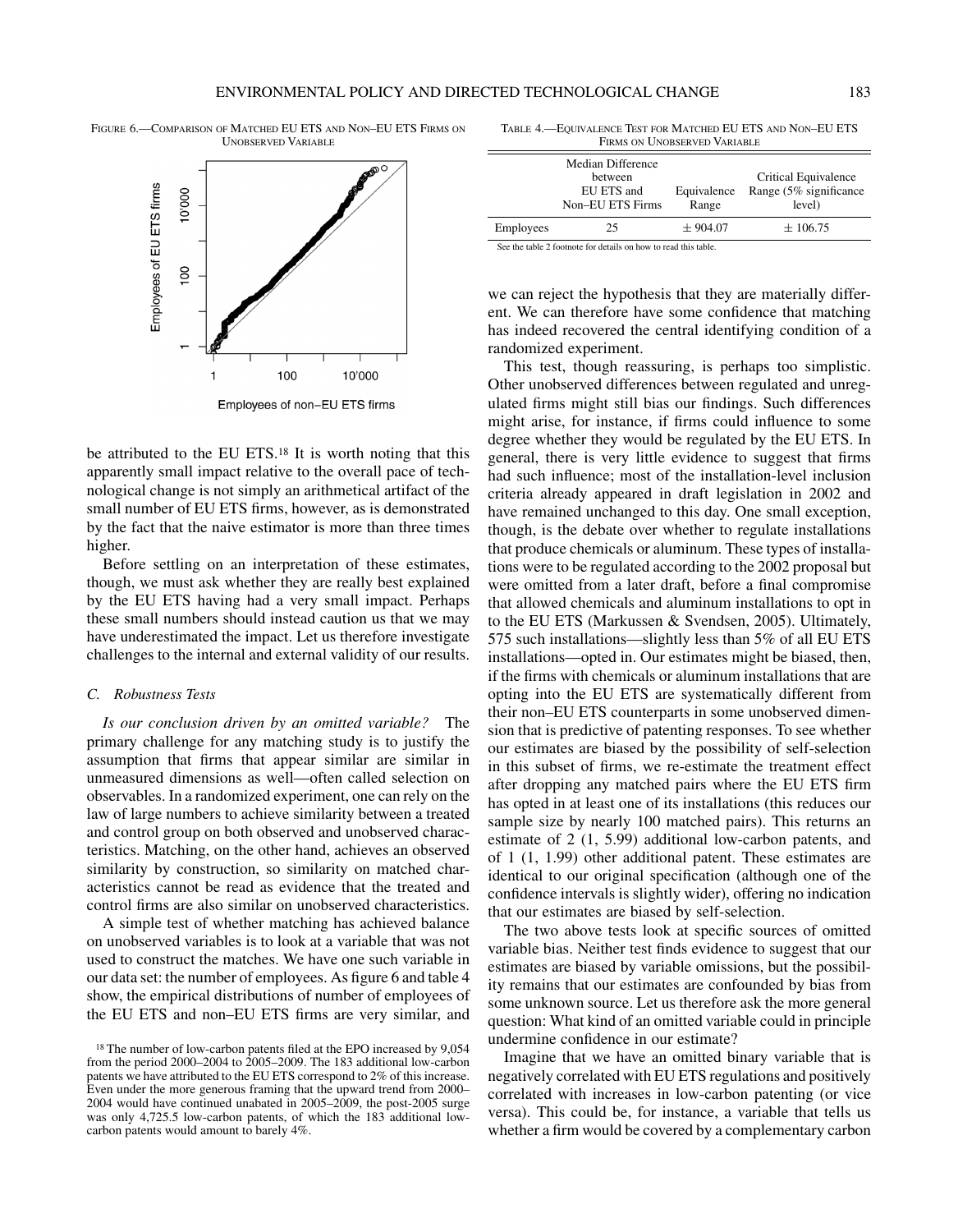policy that targets the types of firms unlikely to be regulated by the EU ETS. Omitting such a variable would cause us to underestimate the impact of the EU ETS. Using the model for sensitivity analysis developed by Rosenbaum (1987) and Rosenbaum and Silber (2009), we can infer precisely how large the omitted variable bias would have to be in order to undermine confidence in our estimate relative to some larger alternative.

In order for our 3,428 matched EU ETS firms to have boosted the number of low-carbon patents filed at the EPO by 5%, say, they would have to have filed 1,062 additional lowcarbon patents. Since they did not file this many low-carbon patents over 2005 to 2009 in total, we can comfortably rule out that the EU ETS would have had such a large treatment effect even if all of the patents were additional. To have boosted low-carbon patents by just 1%, 223 of their lowcarbon patents would have to have been additional. This translates back into a treatment effect of  $\tau = 20.4$ —more than ten times higher than our original estimate. In order to increase our point estimate beyond this level, we would have to postulate an omitted variable that, if observed before 2005, would successfully predict more than 83 times out of a 100 (a) which firm in our matched pairs escapes EU ETS regulations *and* (b) which firm in our matched pairs would most increase their low-carbon patenting. Even if the omitted variable made prediction (a) almost perfectly, it would still have to predict (b) 73 times out of 100. For the milder threshold of just being unable to reject the hypothesis that the the treatment effect is 20.4, we would still have to postulate an omitted variable that makes these prediction successfully more than 70 times out of 100.19 We have estimated above that our sample of matched EU ETS firms accounts for only a 0.38% increase in low-carbon patenting at the EPO. If one finds an example of a complementary policy that was implemented in such a systematic fashion across the EU and caused such a predictable boost in the low-carbon patenting, we would have to concede that they may have boosted low-carbon patenting by as much as 1%. Even then, it is not obvious that this would seriously challenge the conclusion that the EU ETS has had but a limited direct impact on low-carbon patenting overall.

Another category of potential omitted variables are those generally expected to be positively correlated with both a firm's chances of becoming regulated and their chances of increasing their low-carbon patenting. Examples include, for instance, whether a firm had high or low carbon emissions prior to 2005, or a complementary carbon policy that targets the same types of firms regulated under the EU ETS. The omission of a variable with these properties would imply we have overestimated the impact of the EU ETS above. To reduce our point estimate to 0, we would need to postulate

<sup>19</sup> In Rosenbaum's notation, it is just possible that the estimated treatment effect is 20.4 for a sensitivity parameter of  $\Gamma = 2.65$ , and we are just unable to reject this treatment effect at the 5% significance level for  $\Gamma = 1.4$ . This can be decomposed into the biases present in treatment assignment and outcomes using propositions in Rosenbaum and Silber (2009).

an omitted variable that predicts more than 81 times out of 100 (a) which firm in our matched pairs became EU ETS– regulated and (b) which firm in our matched pairs would most increase their low-carbon patenting. It would need to make these predictions successfully more than 71 times out of 100 to make us just unable to reject at the 5% level the hypothesis that the treatment effect is really 0.20 In appendix E, we examine two suggested omitted variables—company growth rates and the number of innovation locations—but neither predicts a firm's EU ETS status well enough to challenge our conclusions.21

In sum, matching has achieved balance on at least one unobserved characteristic, which might suggest it has balanced other unobserved variables as well, as a truly randomized experiment would have. Even if this is not the case, though, it appears that our estimate of the low-carbon treatment effect is reasonably robust to both negative and positive omitted variable biases.

*Are the estimates valid beyond our sample?* A more serious challenge to our conclusion, perhaps, is to justify extrapolating from our sample of 3,428 EU ETS firms to all EU ETS firms. This type of calculation might lead us to underestimate the impact of the EU ETS if the firms omitted from estimation have had a systematically stronger reaction compared to those firms in our sample. This is a question of selection bias.

The first thing to look at is whether the EU ETS firms we have matched successfully exhibited substantially different patenting behavior prior to 2005 from the EU ETS firms dropped from our matched sample. An unmatched EU ETS firm would have been dropped either because it was an outlier or because crucial data were missing that prevented matching. In practice, most were dropped because financial data were missing. This has two consequences. First, we can reliably compare the patenting behavior of matched and unmatched EU ETS firms. Second, there may be substantial overlap in the levels of patenting of matched and unmatched EU ETS firms. Keeping in mind that some proportion of the unmatched EU ETS firms are probably outliers, though, matched EU ETS firms are likely to have slightly lower patenting levels on average.

Let us apply the same procedure used in table 2 to compare matched EU ETS and non–EU ETS firms.22 For low-carbon patenting, we cannot reject the hypothesis that the empirical distributions of matched and unmatched EU ETS firms are different, although we can reject at the 5% level of significance the hypothesis that the two distributions differ by a shift parameter greater than  $\pm 1.99$  (equivalence range:  $\pm 0.72$ ; critical equivalence range for 5% significance level:

<sup>20</sup> In Rosenbaum's notation, it is just possible that the estimated treatment effect is 0 for a sensitivity parameter of  $\Gamma = 2.34$ , and we are just unable to reject this treatment effect at the 5% significance level for  $\Gamma = 1.45$ .<br><sup>21</sup> We thank the anonymous referee for this suggestion.

<sup>22</sup> Since matched and unmatched EU ETS firms are not paired, we here substitute Wilcoxon's rank-sum test for the signed-rank test.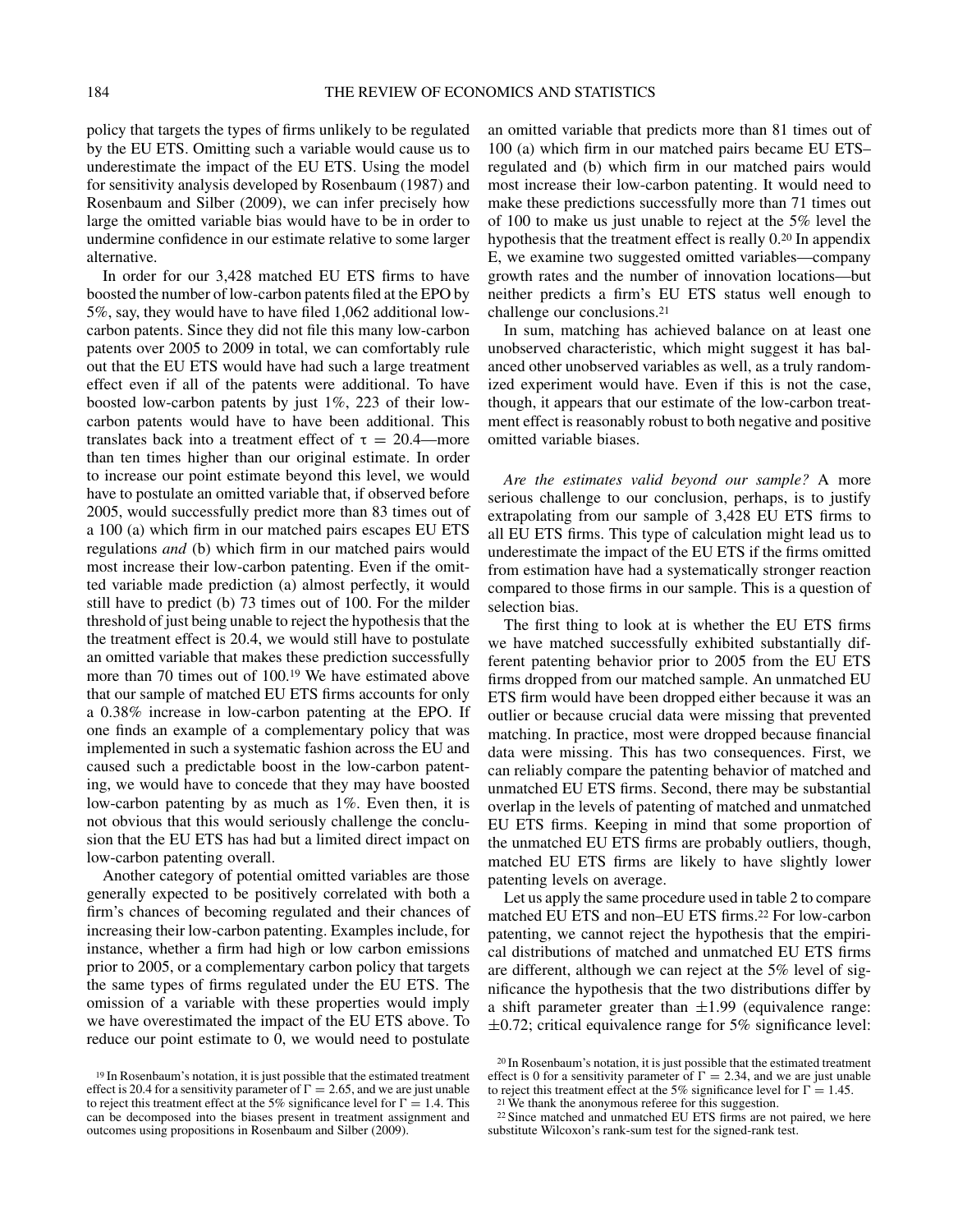$\pm$ 1.99). This mirrors our findings in table 2 and follows in part from the relative rarity of low-carbon patents. For other patents, we can reject the hypothesis that the empirical distributions are substantively different (equivalence range:  $\pm$ 34.52; critical equivalence range for 5% significance level:  $\pm$ 1.99). The sectoral composition is somewhat different for matched and unmatched EU ETS firms, but all economic sectors with at least a handful of unmatched EU ETS firms are also well represented among our matched firms, including in the electric power generation, transmission, and distribution sector. Naturally, matched and unmatched EU ETS firms are not identical. If they were, we would have been able to match them all in the first place (apart from where data was missing). Nevertheless, our tests here suggest that unmatched EU ETS firms do not appear to be substantially different from the EU ETS firms in our matched sample, which is perhaps reassuring for our earlier attempt to extrapolate.

This may not entirely allay concern that matched and unmatched EU ETS firms have had systematically different reactions to the EU ETS. Maybe there was selection on some other relevant variable that we are unable to check. We can address this concern in three ways: (a) increasing the sample size by matching some of those unmatched EU ETS firms, (b) calculating an upper bound for our estimates, and (c) calculating a lower bound for the out-of-sample response necessary to qualitatively affect our conclusions. First, because turnover figures become more widely available in 2005, we are able to increase sample size if we allow ourselves to use 2005 turnover figures to construct the matches. This is not generally desirable, because the EU ETS might have affected 2005 turnover, which in turn had some effect on low-carbon patenting. If this is the case, the matching estimate using 2005 turnover would be biased because it omits this channel. However, because using 2005 turnover gives us access to a greater number of EU ETS and non–EU ETS firms, it may still provide a reasonable test of whether our findings apply to the EU ETS more broadly.

Matching using 2005 turnover figures allows us to successfully match an additional 427 EU ETS firms, producing 3,855 matched groups in total. The point estimates for this sample are 2.75 *(*1, 5.99*)* for low-carbon patents and 1 *(*1, 1.99*)* for other patents, almost identical to our original estimates. The typical matched firm still looks much the same, which is what one would expect if we were simply finding more firms around the same EU ETS thresholds. The EU ETS firms in our original matched sample therefore appear to be representative of a larger portion of the EU ETS. On the other hand, it also means that this rematch does not so much help address concerns that the EU ETS is affecting low-carbon patenting among the atypical companies for which suitable unregulated matches could not be found the first time around.

It is nevertheless possible to bound the effect that these atypical firms can have on the impact estimates. Suppose we were able to perfectly match every one of the 2,140 EU ETS firms we were forced to omit. Suppose further

that the hypothetically matched non–EU ETS firms have not filed any patents since 2005, a strict lower bound. Because we observe the low-carbon patenting of the EU ETS firms, these two assumptions allow us to calculate the upper-bound difference-in-differences for each of these 2,140 EU ETS firms. Pooling them with the 3,428 previous difference-indifferences, we can then estimate the upper bound of the treatment effect.23 This procedure produces point estimates of 13 *(*3.01, 39.99*)* for low-carbon and 5.75 *(*4, 10.99*)* for other patents. These high point estimates are driven in large part by a small number of prolific patenters that were previously omitted but are now matched to hypothetical non–EU ETS firms with 0 patents after 2005. Subtracting a large number of patents from each firm and accounting for censoring at 0 therefore does not add as many patents as the higher point estimates perhaps might suggest. The new estimates translate into 500 (230.37, 866.9) additional low-carbon patents and 2,005.75 (1,558, 3,144.95) additional other patents, or increases of 29.6 (11.8%, 65.6%) and 3.1% (2.4%, 5.0%) respectively. While there is still a clear direction to induced technological change, it is less pronounced than for our original estimates. In comparison with the total numbers of patents that would otherwise have been filed at the EPO in each category in this period, the additional patents represent a 2.3% (1.0%, 4.0%) increase in low-carbon patenting and a  $0.26\%$   $(0.21\%, 0.42\%)$  increase in patenting for other technologies. In economic terms, the upper bounds are perhaps slightly more noteworthy than our original estimates, though we are now very aware of the kind of extremely favorable and unrealistic assumptions needed to generate such results.

Our third strategy to address concerns about external validity is to calculate what out-of-sample response would be necessary in order to qualitatively affect our conclusion. Our sample covers 9,358 out of the 12,122 installations that fell under EU ETS regulation in 2005 (see table 1). In order for the EU ETS to have boosted low-carbon patenting by 5%, say, EU ETS firms together would have to have filed 1,062 additional low-carbon patents over 2005 to 2009. Subtracting our best estimate of 183 additional low-carbon patents for the 5,568 firms operating 9,358 EU ETS installations, this leaves the operators of the remaining 2,764 installations to have filed 879 additional low-carbon patents. To put it another way, we estimate that the average EU ETS firm in our sample filed roughly 0.03 extra low-carbon patents, but even if the remaining 2,764 were operated by as many firms (another charitable assumption), the EU ETS firms outside our sample would have to have filed 0.32 additional low-carbon patents in the same period. The out-of-sample response would have to be ten times greater than the in-sample response. Even if we use the upper-bound estimate (in-sample firms filed 500 additional low-carbon patents), the out-of-sample firms would have to have filed 562 extra low-carbon patents, or at

<sup>23</sup> This bound is analogous to the sharp bounds derived by Manski (2007) for situations with missing data. The bound is sharp in the sense that it does not impose any restrictions on the process that leads to "missingness."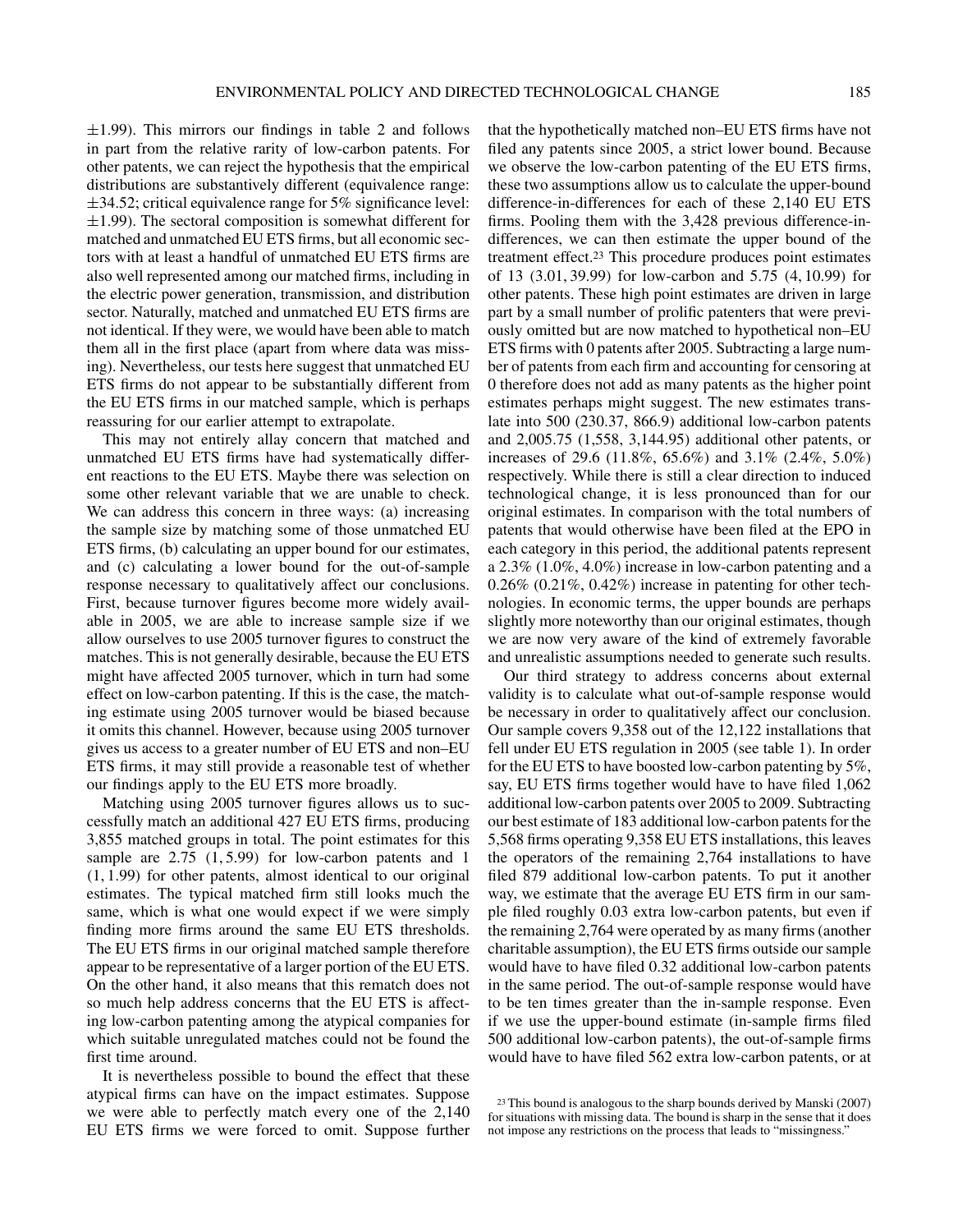least 0.2 per firm, which is still more than twice the upper bound for our in-sample firms (0.09). These strong responses appear especially unlikely in light of the fact that most of the out-of-sample firms operate in countries with lower patenting propensities (Cyprus, Greece, Hungary, Italy, Latvia, and Slovenia).

It therefore seems that none of the strategies to address concerns about external validity—increasing sample size, computing upper bounds, and calculating necessary out-ofsample responses—seriously challenge our earlier conclusion. The EU ETS appears to have had a positive and notable impact on low-carbon patenting among EU ETS firms, but partly because these firms account for a small proportion of low-carbon patents, the direct impact on low-carbon technological change has been much more limited on a European scale.

*Other robustness tests.* We have tried to address the most pertinent challenges to our interpretation of the results, but one can imagine still other explanations for why the direct impact of the EU ETS appears to have been so small. We have tried to test several of these:

- *Are matched non–EU ETS firms also responding to EU ETS?* If so, firms less exposed to the EU ETS and to direct competition with EU ETS firms would perhaps be expected to respond less. We rematched our EU ETS firms to similar firms in Norway, Switzerland, Bulgaria, and Romania (four countries that did not launch the EU ETS in 2005 and two of which have remained outside). We also rematched our EU ETS firms to similar U.S. firms. Neither comparison returns an estimate of the treatment effect significantly different from that reported above (see appendix E for further details).
- *Did the main patenting response occur after the directive was adopted in 2003 but before the EU ETS launched in 2005?* Some authors have highlighted the possibility that firms patent in anticipation of new regulations (Dekker et al., 2012). To address this concern, we rematched our EU ETS firms using 2003 as the treatment year instead of 2005. The treatment effect for the period 2003 to 2004 indicates that prospective EU ETS firms would actually have filed 1.75 additional low-carbon patents *if not* for the EU ETS, though the number is not significantly different from zero. In other words, there is no significant difference in the lowcarbon patenting activities of EU ETS and non–EU ETS firms in this period.
- *Is the result an artifact of how we measure lowcarbon patents?* To address this, we looked at using an expanded definition of low-carbon patents. This does not materially affect our conclusions. Nemet (2009) and Hoppmann et al. (2013) raise a related concern—that a policy like the EU ETS might discourage nonincremental innovation (more likely to be counted as high-value patents). However, we do not find evidence

Table 5.—Summary of Treatment Effect Estimates

|                                     | Low-Carbon        | Other                       |
|-------------------------------------|-------------------|-----------------------------|
| Original estimate                   | 2                 | 1                           |
|                                     | (1, 5)            | (1, 1.99)                   |
| Alternative specifications          |                   |                             |
| Excluding opt-ins                   | $\overline{c}$    | 1                           |
|                                     | (1, 5.99)         | (1, 1.99)                   |
| Matching with 2005 turnover         | 2.75              | 1                           |
|                                     | (1, 5.99)         | (1, 1.99)                   |
| Expanded low-carbon definition      | 1.75              | 1                           |
|                                     | (1, 3.99)         | (1, 1.99)                   |
| Non-EU ETS firms from Norway,       | 1                 | $\mathcal{D}_{\mathcal{L}}$ |
| Switzerland, Romania, and Bulgaria  | (0, 1.99)         | (1, 3)                      |
| Non-EU ETS firms from United States | $-1$              | 0                           |
|                                     | $(-1.99, 0.99)$   | $(-0.99, 0.99)$             |
| Treatment years 2003-2004           | $-1.75$           | $-1$                        |
|                                     | $(-\infty, 1.99)$ | $(-4, -0.01)$               |
| Upper bounds                        |                   |                             |
| Assuming 1% boost to EPO            | 20.4              |                             |
| Low-carbon patenting                |                   |                             |
| Assuming all patents of unmatched   | 13                | 5.75                        |
| EU ETS firms are additional         | (3.01, 39.99)     | (4, 10.99)                  |

that the quality of patents held by EU ETS firms (measured by citations and family size) has changed relative to non–EU ETS firms (see appendix E for more details).

• *Is there some other hidden bias?* Perhaps we are only picking up the low-carbon technology component of a broader trend toward environmental technologies going on among our EU ETS firms. We look at the number of patents filed by matched EU ETS and non–EU ETS firms protecting other pollution control technologies, as defined by Popp (2006). Since these technologies do not help mitigate emissions covered under the EU ETS, we would not expect the EU ETS to have had any impact. A hidden bias in our study design, perhaps some unknown omitted variable, would manifest itself as finding a treatment effect here that is significantly different from zero. Our estimated treatment effect is  $\tau = 0.75$ , but it is not significantly different from 0.24

For convenience, table 5 summarizes the results from robustness tests that involved reestimating the treatment effect under alternative assumptions. More information and a few additional robustness tests can be found in appendix E.

It appears, then, that EU ETS has had a positive and notable impact on low-carbon patenting among EU ETS firms. It has spurred development of low-carbon technologies without crowding out innovation for other technologies. Since EU ETS firms account for only a small proportion of low-carbon patents, however, the impact on EU ETS– regulated firms is negligible on a European scale. None of the above challenges seems to offer a compelling alternative explanation to this interpretation of the results.25

<sup>24</sup>Roughly 20% of EPO patents classified as one of Popp's pollution control technologies also fall into the low-carbon category. Excluding these, however, does not substantively affect the outcome.

<sup>25</sup> One must be careful also because some of the tests we have used to investigate these alternative explanations, though addressing one potential source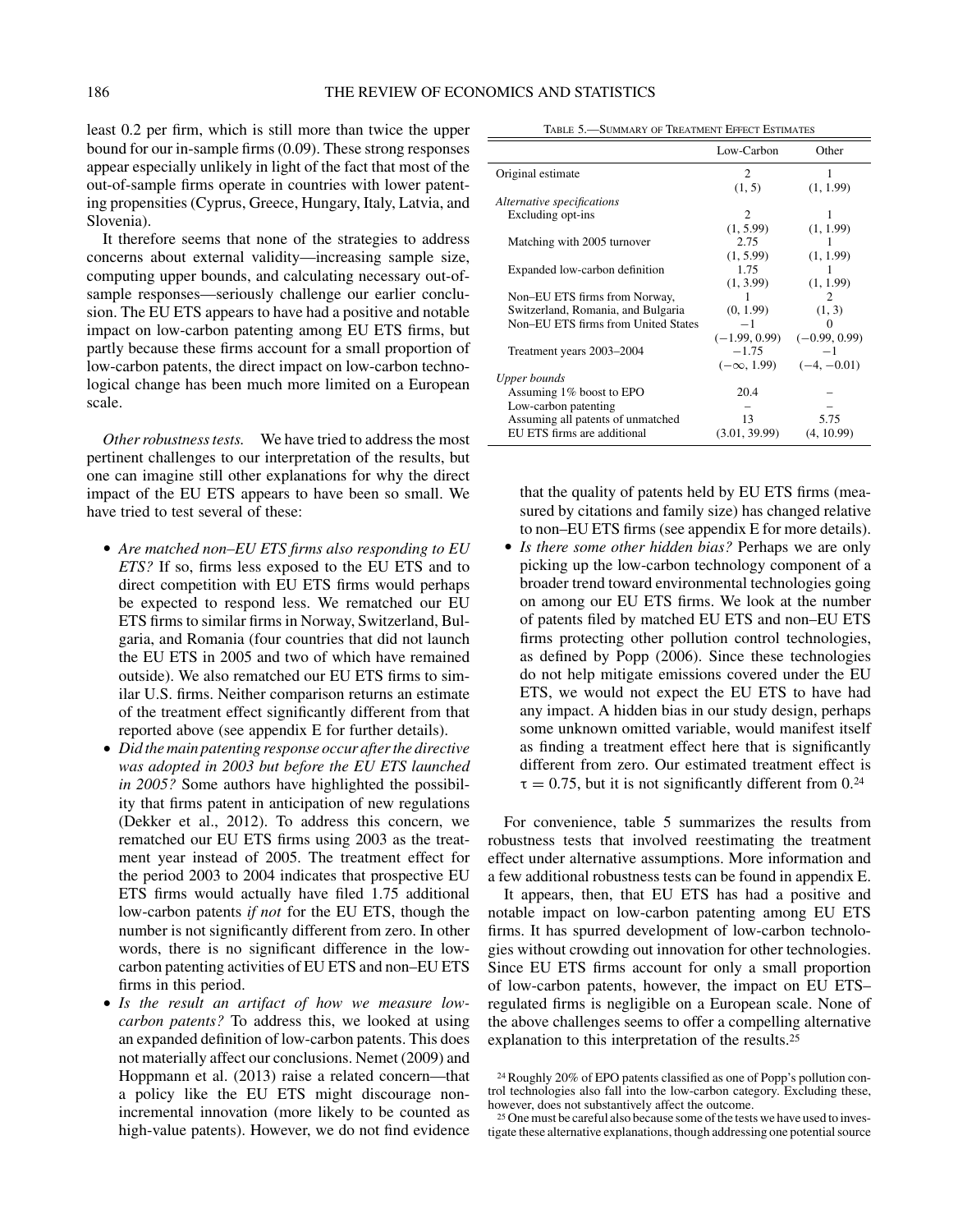If we accept that the impact of the EU ETS on regulated firms does not account for the post-2005 surge in low-carbon patenting seen in figure 1, might the EU ETS still be indirectly responsible? Has it encouraged third parties to develop low-carbon technologies in the hope of selling or licensing them to newly regulated EU ETS firms? We investigate this question next.

#### **V. The Indirect Impact of the EU ETS**

The preceding analysis strongly suggests that the direct impact of the EU ETS has not been sufficient to account for the apparent surge in low-carbon patenting since 2005. Could the impact of the EU ETS instead have been largely indirect, spurring third parties to develop new low-carbon technologies?

There are three major reasons that we would expect the indirect impact to be comparatively small. First, since technology providers cannot perfectly appropriate the gains from their technologies, economic theory predicts that environmental regulations would produce greater incentives to develop new technologies for directly regulated firms than for third parties (Milliman & Prince, 1989; Fischer et al., 2003). The asymmetry arises because the latter group is not discharging costly emissions themselves and receive no additional benefit reducing its own compliance cost. To the extent that the EU ETS is encouraging low-carbon technological change, therefore, economic theory predicts this response to be strongest among EU ETS firms.

Second, EU ETS firms have filed over 120,000 patents with the EPO since 2000; approximately 2.5% of them protect low-carbon technologies. These are clearly firms with above-average innovation capabilities. To argue that the bulk of the response to the EU ETS comes from third-party technology providers amounts to saying that these EU ETS firms with well-developed low-carbon innovation capabilities are responding mostly by purchasing technologies from others rather than developing the technologies in-house to suit their own specific needs.

Third, the EU ETS firms in our sample are very likely technology providers themselves. As highlighted in the previous paragraph, EU ETS firms do develop new technologies themselves, including low-carbon technologies. While some firms may innovate in the hope of meeting new demand from EU ETS firms, others might expect greater opportunities to purchase the technologies developed by EU ETS firms. The indirect impact of the EU ETS is the net of these two responses.

These three reasons suggest that the indirect impact of the EU ETS would be comparatively small, but all claims

about the indirect effect need to be met with the same level of skepticism as any other empirical hypothesis. It is a very difficult task to cleanly estimate the indirect impact of the EU ETS, not least because of the difficulty involved in identifying firms more likely to either provide new technologies to EU ETS firms or to which EU ETS firms are more likely to provide new technologies. We can nevertheless make a start.

Consider the set of firms that had filed at least one patent jointly with an EU ETS firm prior to 2005. A joint patent filing records a technological partnership with an EU ETS firm. One might then expect these firms to be more likely than an average non–EU ETS firm to either provide technologies to EU ETS firms once the regulations came into force or demand new technologies from EU ETS firms. They are likely to be good candidates for studying the indirect impact of the EU ETS. By comparing this set of firms with other non–EU ETS firms, we might hope to gain at least some partial insight as to the net indirect impact of the EU ETS. It is worth noting, though, that while technology provision is an asymmetric relationship, co-patenting is of course symmetric. Hence, we cannot separate co-patenters into technology providers and purchasers even if each co-patenter could in principle be classified as one or the other. Nevertheless, we can provide an indicative estimate of the net indirect impact of the EU ETS.

From patent records we can identify 11,603 non–EU ETS firms that each filed at least one patent jointly with an EU ETS firm over 1978 to 2004. Many of these firms are no longer active or operate in countries not in our data set, which prevents us from matching them. Additionally, as before, there are many firms for which historical data are missing, and a few for which we simply cannot find suitable comparators. Our matched sample therefore contains 2,784 co-patenters and 19,361 similar firms that had not filed a joint patent with an EU ETS firm prior to 2005.26 Figure 7 and table 6 show the properties of our matched sample.27

We estimate a treatment effect of  $\tau = 0.99$  additional low-carbon patents among our co-patenters, with a 95% confidence interval of *(*−0.99, 1.99*)*. We cannot say with confidence, therefore, that the EU ETS has had any net impact on the low-carbon patenting of co-patenters. Even taking the point estimate at face value, it translates into a mere 47.52 additional low-carbon patents. Although it would represent a quite dramatic response, on the order of a 32.4% increase compared to the counterfactual, it would still translate into a negligible increase relative to the number of low-carbon patents filed at the EPO (0.2%). Extrapolating the number to all 11,603 co-patenters would naturally make

of bias, may introduce new biases of their own (e.g., using 2005 turnover figures). The point here, however, is that to replicate our results each time, the new bias would have to be of the same sign and magnitude as the hypothesized bias in the original match. This explanation becomes increasingly unlikely with each new test, and the explanation that our estimate is unbiased appears more likely by comparison.

<sup>26</sup>Compared to when EU ETS firms were matched earlier, finding a single good comparator here was a good indicator that there were many good comparators available. We have kept all of these comparators in our matched sample to reduce the variance of our estimates.

<sup>&</sup>lt;sup>27</sup> On average, co-patenters have historically filed more patents than EU ETS firms. It is no mystery why: to be a co-patenter, a firm must have filed at least one patent prior to 2005, while EU ETS firms had no such requirement to meet.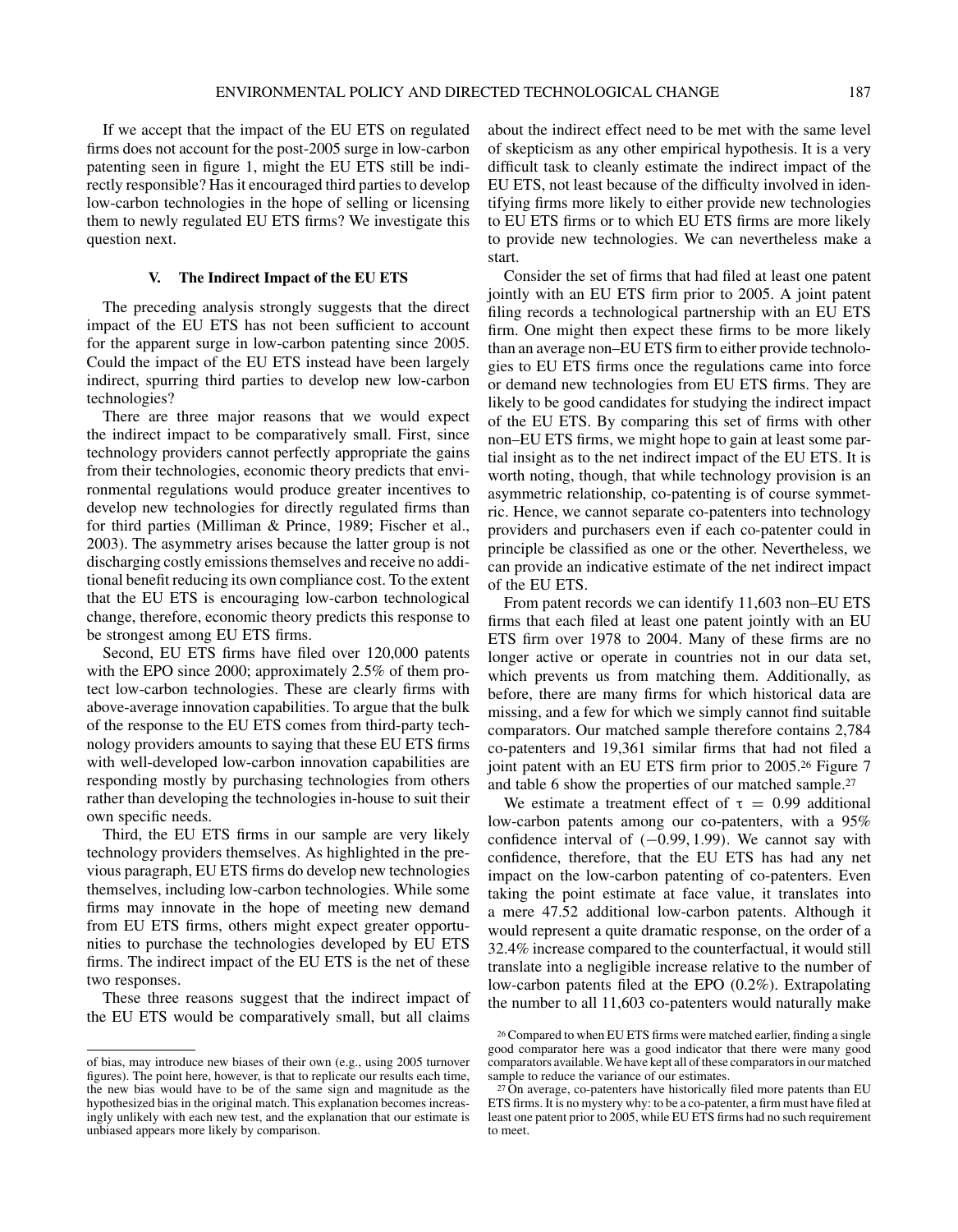#### 188 THE REVIEW OF ECONOMICS AND STATISTICS





Table 6.—Equivalence Tests for Matched Co-Patenters and Non-Co-Patenting Firms

|                                  | Median Difference between<br>EU ETS and Non-EU ETS Firms | Equivalence<br>Range | Critical Equivalence<br>Range (5% significance level) |
|----------------------------------|----------------------------------------------------------|----------------------|-------------------------------------------------------|
| Turnover (in thousands of euros) | 14.90                                                    | $\pm$ 304,382.80     | $\pm 1,421.00$                                        |
| Patents                          |                                                          | $\pm 7.07$           | $\pm$ < 0.01                                          |
| Low-carbon patents               |                                                          | $\pm 0.17$           | $\pm 0.99$                                            |
| Year of incorporation            |                                                          | ± 5.48               | $\pm 0.50$                                            |
| Any pre-2005 patents (binary)    | Exactly matched                                          |                      |                                                       |
| Economic sector                  | Exactly matched                                          |                      |                                                       |
| Country                          | Exactly matched                                          |                      |                                                       |
| Employees                        | l.66                                                     | $\pm 1,613.82$       | ± 20.66                                               |

See the table 2 footnote for details on how to read this table. Again, the failure to reject the hypothesis of difference for low-carbon patents is a consequence of the small number of firms that filed any low-carbon patents prior to 2005. The same test also fails to reject the hypothesis that the difference is 0. Standard t-tests for differences in means reject the hypotheses of substantive differences for all variables (not reported) completeness, the results from the robustness test of checking balance on employees are also included at the bottom of this table.

it look as if the EU ETS has had a more impressive indirect impact, but since the estimate does not even stand up to a conventional significance test, such an exercise is not likely to be informative.

The picture is not much different for other technologies either. We estimate that the EU ETS has on average subtracted 0.745 other patents *(*−0.99, −0.01*)* for co-patenters. We are just barely able to reject the hypothesis that the effect is actually 0, but this rejection does not withstand even the slightest challenge to robustness. Moreover, even if the point estimate were true, it would suggest that the EU ETS has crowded out patenting for non-low-carbon technologies among co-patenters.

These numbers offer no compelling evidence that the EU ETS has had an indirect impact on patenting. A patent filed jointly with an EU ETS firm is a record of a technological partnership, be it the case that the co-patenter has provided technologies to EU ETS firms or vice versa. In either case, one would expect that co-patenters are more likely than an average non–EU ETS firm to supply new technologies to EU ETS firms or to demand new technologies from EU ETS firms once the EU ETS launched. Yet, taken together, co-patenters appear to behave no different from other non–EU ETS firms. It is of course incredibly difficult to identify potential technology providers and demanders for the purposes of estimation, so our results should not be

overinterpreted. Nevertheless, our findings can perhaps be read as a reasonable indication that the EU ETS has had no net indirect impact on directed technological change. At the very least, it poses an empirical challenge for those wishing to argue otherwise.

#### **VI. Discussion**

The EU ETS launched in 2005 amid promises and pessimism. An important objective of carbon market programs like the EU ETS is to encourage the development of lowcarbon technologies (Stavins, 2007; European Commission, 2005, 2012). In this paper we have investigated the system's success in this regard during the five years subsequent to its launch.

A casual look at aggregate patenting suggests there has been an increase in low-carbon patenting since 2005, but there are several obstacles to isolating the impact of the EU ETS. Comparing patenting behavior prior to and after 2005 risks conflating the impact of the EU ETS with other changes, like rapidly rising oil prices. Yet looking only at the period after 2005 and comparing EU ETS–regulated firms with those that escaped regulation risks conflating the impact of the EU ETS with other systematic differences in firm characteristics that might also drive patenting. Employing a matched difference-in-differences study design has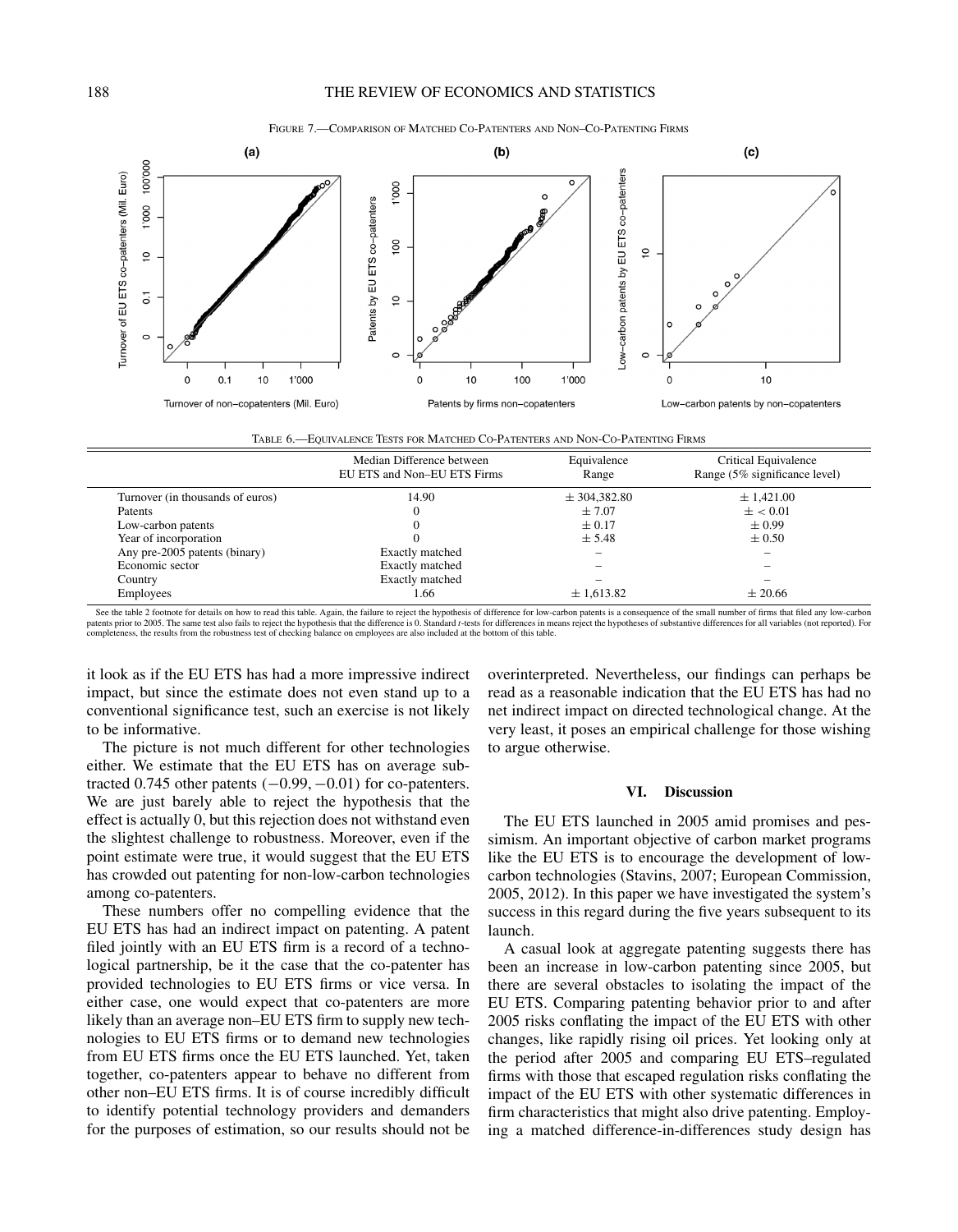permitted us to account for firm-level time-invariant heterogeneity and to isolate that part of the change that does not depend on systematic differences in firm characteristics.

We find evidence that the EU ETS has had a strong impact on the patenting behavior of EU ETS–regulated firms. Our best estimate for a sample of 3,428 EU ETS firms implies that the system has increased their low-carbon patenting by 36.2% compared to what we expect would have happened had they not been regulated under the EU ETS. What is more, our estimates suggest that the system has also encouraged EU ETS firms to increase their patent filings for non-lowcarbon technologies by 1.9%. The EU ETS thus appears to have had a disproportionate impact on patenting for lowcarbon technologies, but it has not crowded out patenting for other technologies.

Extrapolating our point estimates to 5,568 EU ETS firms across eighteen countries, the EU ETS would account for a 9.1% increase in low-carbon patenting and a 0.83% increase in patenting for other technologies. Because of the targeted nature of EU ETS regulations, however, these responses translate into a quite unremarkable nudge on the pace and direction of technological change—a 0.38% boost to lowcarbon patenting at the EPO (0.83% for the full sample) and a meager 0.041% boost to patenting for other technologies (0.072% for the full sample). We should nevertheless remain cognizant of the fact that patent counts tend to emphasize technological changes and do not fully reflect the development of new operational strategies or capital investments and divestments as they relate to already available technologies. Other measures may provide a better understanding of the System's impact on other such aspects of innovation.

To test whether our focus on EU ETS firms blinkered us to the System's broader effects, we have also attempted to estimate the indirect impact of the EU ETS. To this end, we have compared non–EU ETS firms with at least one patent jointly filed with an EU ETS firm, with otherwise similar non–EU ETS firms. Although we can provide only indicative estimates, we find no compelling evidence that the EU ETS has had either a net positive or net negative impact on the patent filings of potential technology providers and purchasers. If data on patent licensing agreements could be obtained, researchers in the future may be able to study questions like this in greater detail.

Our findings suggest a way to reconcile the findings of the broader empirical literature on environmental policy and directed technological change. Several studies of the impacts of inclusive standards and energy or pollution taxes find evidence that environmental policy does indeed encourage directed technological change (Lanjouw & Mody, 1996; Brunnermeier & Cohen, 2003; Popp, 2002, 2003, 2006; Arimura et al., 2007; Lanoie et al., 2007). In contrast, studies of previous emissions trading programs, like the U.S. Acid Rain Program, at best unearth evidence of very small impacts on directed technological change (Popp, 2003; Lange & Bellas, 2005). Our results indicate that the discrepancy between the findings of cap-and-trade studies and studies of other

instruments may be a consequence not of weaker innovation incentives provided by emissions trading instruments, but of the fact that they tend to concern a comparatively small number of firms. The impact on these firms may in fact be quite large, even in the EU ETS where permits in the initial trading phases were very likely overallocated. When their response is compared to the overall pace of technological change, however, the effect appears negligible. Our estimates at the aggregate level are consistent with the weak effects found in the empirical literature on cap-and-trade programs, but our firm-level estimates provide additional detail. The weak aggregate effect is an average of the nonreaction of a large number of firms that are more or less unaffected by the program and the strong reaction of a small group of regulated firms. Someone studying the impact of an emissions trading program by looking only at patenting records at a more aggregated level is effectively pooling together these two groups of firms and is therefore likely to overlook the program's strong but targeted effect. Conversely, the impact of more inclusive environmental policies, like energy and pollution taxes, may be more easily detected because these policies affect so many firms, even if the change in behavior for each firm is quite small. Debates about the relative costs and benefits of different environmental policy instruments already consider the impacts on pace and direction technological change of central importance (Kneese & Schultze, 1975; Pizer & Popp, 2008). Our results, read in combination with the findings of the broader literature, suggest that environmental policy instruments may differ also in the distribution of impacts on directed technological change. This could be potentially significant because of the positive spillovers usually associated with innovation. It is an interesting question for future research, therefore, whether this could change the economic, or indeed the political, calculus of instrument choice for environmental policy.

Our aim has been to estimate the overall impact of the EU ETS on directed technological change. However, we have also looked at what types of technologies those patents protect, conditional on the estimated treatment effect. Most of them appear to protect alternative energy and energy storage, with the remaining ones focusing on energy efficiency. Most of these additional low-carbon patents belong to chemicals manufacturers, energy companies, and automobile manufacturers (see appendix D for details). These preliminary conclusions are of course based on conditional estimates, and future research may give us a more granular picture of the impact of the EU ETS.

There are many questions, too, that we have not answered in this paper. For instance, would we have observed a greater innovation impact if the price of permits had been higher? Or if the permits had been auctioned instead of allocated for free? Or if there had been less uncertainty about the policy? Given the lack of variation in EU ETS rules so far, it has not been feasible to construct the counterfactual scenarios needed to test these hypotheses—an EU ETS with different prices and different allocation rules, for example. The impact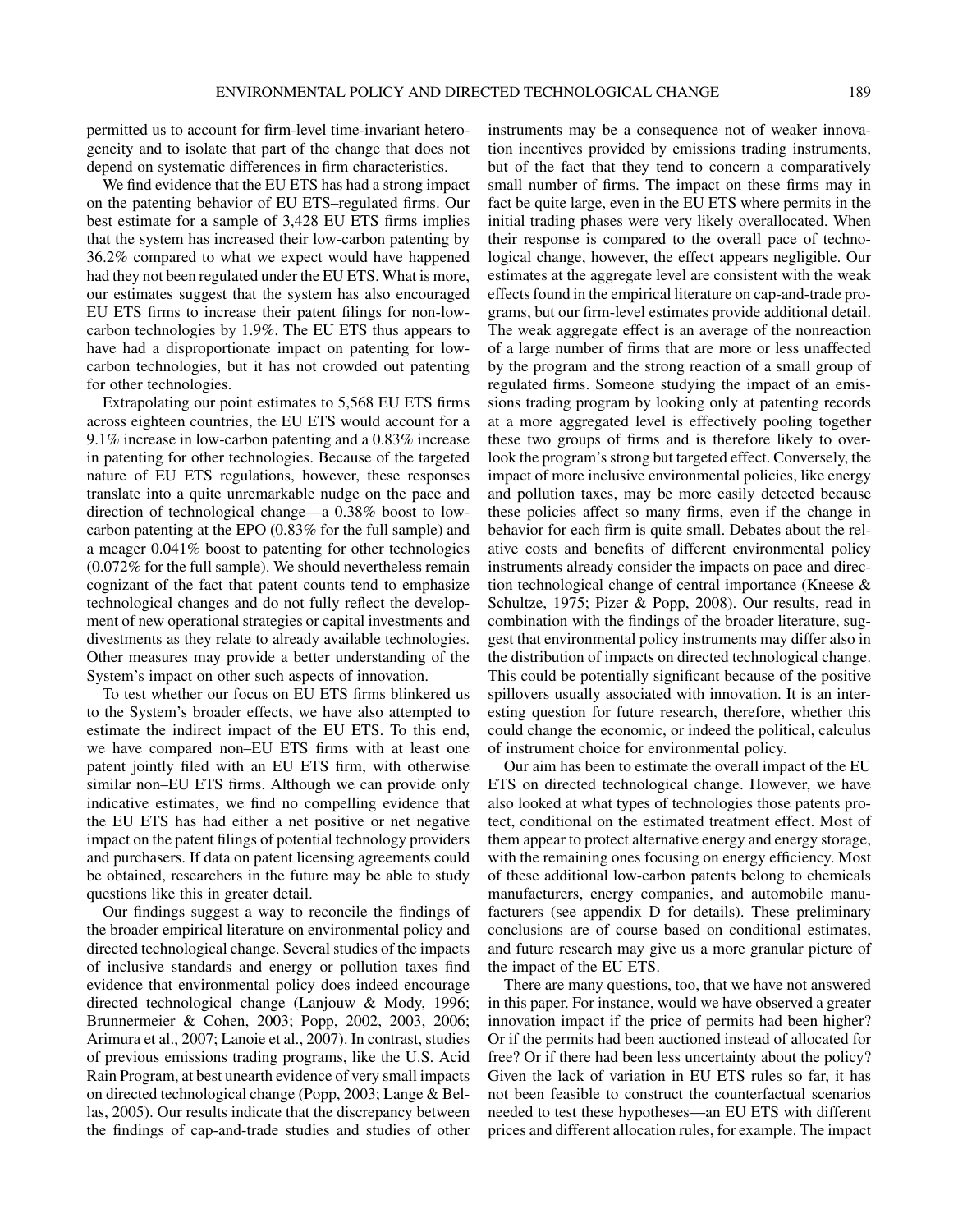observed until now of the *de facto* EU ETS on low-carbon technological change is consistent with a number of alternative hypotheses about the impacts of specific future reforms. Future changes to the rules may provide opportunities to study the impacts of such reforms.

In focusing on the EU ETS, moreover, we have not identified what has caused the post-2005 surge in low-carbon patenting in Europe. The number of low-carbon patents filed in Europe has risen rapidly in recent years. Our estimates imply that the EU ETS accounts for only about 2% of the post-2005 surge. It would be an interesting exploratory exercise to search for the other factors that have contributed to this development (e.g., renewable energy policies), but at present, we can only establish that the EU ETS seems to have played no more than a very limited part.

Our results also have broader policy implications. The EU ETS forms an integral part of the European Union's road map to a low-carbon economy in 2050 (European Commission, 2011). Policymakers in New Zealand, the United States, Australia, China, Japan, South Korea, and elsewhere can also learn from the EU ETS experience. So far it appears that emissions reductions in the EU ETS have come largely from such operational changes as fuel switching rather than technological changes, much as in past emissions trading programs. Such abatement strategies will not be enough to reach the EU's ambitious longer-term targets, however. New low-carbon technologies are needed. Our results indicate that EU ETS–regulated firms are cognizant of this fact and are responding accordingly. Even so, because the impact of emissions trading appears to be concentrated among a relatively small group of firms, their response appears to nearly vanish when considered in relation to the overall pace and direction of technological change. For this reason, the System in its current form might not be providing the economy-wide incentives necessary to bring about low-carbon technological change on a larger scale.

#### REFERENCES

- Abadie, A., "Semiparametric Difference-in-Differences Estimators," *Review of Economic Studies* 72:1 (2005), 1–19.
- Acemoglu, D., P. Aghion, L. Bursztyn, and D. Hemous, "The Environment and Directed Technical Change," *American Economic Review* 102 (2012), 131–166.
- Aghion, P., A. Dechezleprêtre, D. Hemous, R. Martin, and J. V. Reenen, "Carbon Taxes, Path Dependency and Directed Technical Change: Evidence from the Auto Industry," NBER working paper 18596 (2012).
- Ambec, S., M. Cohen, S. Elgie, and P. Lanoie, "The Porter Hypothesis at 20: Can Environmental Regulation Enhance Innovation and Competitiveness?" *Review of Environmental Economics and Policy* 7 (2013), 2–22.
- Anderson, B., F. Convery, and C. D. Maria, "Technological Change and the EU ETS: The Case of Ireland," IEFE working paper 43 (2011).
- Anderson, B., and C. Di Maria, "Abatement and Allocation in the Pilot Phase of the EU ETS," *Environmental and Resource Economics* 48 (2011), 88–103.
- Arimura, T. H., A. Hibiki, and N. Johnstone, "An Empirical Study of Environmental R&D: What Encourages Facilities to Be Environmentally Innovative?" N. Johnstone, ed., *Corporate Behaviour and Environmental Policy* (Cheltenham, UK: Edward Elgar in association with OECD, 2007).
- Arora, A., M. Ceccagnoli, and W. M. Cohen, "R&D and the Patent Premium," *International Journal of Industrial Organization* 26 (2008), 1153–1179.
- Brunnermeier, S. B., and M. A. Cohen, "Determinants of Environmental Innovation in US Manufacturing Industries," *Journal of Environmental Economics and Management* 45 (2003), 278–293.
- Burtraw, D., and S. Szambelan, "US Emissions Trading Markets for SO<sub>2</sub> and NOx," *Resources for the Future discussion paper* 09-40 (2009).
- Chay, K. Y., and J. L. Powell, "Semiparametric Censored Regression Models," *Journal of Economic Perspectives* 15:4 (2001), 29–42.
- Cochran, W., and D. Rubin, "Controlling Bias in Observational Studies: A Review," *Sankhya: The Indian Journal of Statistics, Series A ¯* 35 (1973), 417–446.
- Cohen, W. M., R. R. Nelson, and J. P. Walsh "Protecting Their Intellectual Assets: Appropriability Conditions and Why U.S. Manufacturing Firms Patent (or Not)," NBER working paper 7552 (2000).
- Dechezleprêtre, A., M. Glachant, I. Haščič, N. Johnstone, and Y. Ménière, "Invention and Transfer of Climate Change–Mitigation Technologies: A Global Analysis," *Review of Environmental Economics and Policy* 5:1 (2011), 109.
- Dehejia, R., and S. Wahba, "Causal Effects in Nonexperimental Studies: Reevaluating the Evaluation of Training Programs," *Journal of the American Statistical Association* 94 (1999), 1053–1062.
- Dekker, T., H. R. Vollebergh, F. P. de Vries, and C. A. Withagen, "Inciting Protocols," *Journal of Environmental Economics and Management* 64:1 (2012), 45–67.
- Delarue, E., A. Ellerman, and W. D'haeseleer, "Short-Term CO<sub>2</sub> Abatement in the European Power Sector: 2005–2006," *Climate Change Economics* 1:2 (2010), 113–133.
- Delarue, E., K. Voorspools, and W. D'haeseleer, "Fuel Switching in the Electricity Sector under the EU ETS: Review and Prospective," *Journal of Energy Engineering* 134:2 (2008), 40–46.
- Dernis, H., D. Guellec, and B. V. Pottelsberghe, "Using Patent Counts for Cross-Country Comparisons of Technology Output," *STI Review* 27 (2001).
- Ellerman, A., and B. Buchner, "Over-Allocation or Abatement? A Preliminary Analysis of the EU ETS Based on the 2005–06 Emissions Data," *Environmental and Resource Economics* 41 (2008), 267–287.
- Ellerman, A. D., F. J. Convery, and C. de Perthuis, *Pricing Carbon: The European Union Emissions Trading Scheme* (Cambridge: Cambridge University Press, 2010).
- European Commission, "EU Action Against Climate Change: EU Emissions Trading—An Open Scheme Promoting Global Innovation" (2005). http://bookshop.ec.europa.eu/ent/eu-emissions-trading-an -open-system-promoting-global-innovation-pbKH807426/.
- "A Roadmap for Moving to a Competitive Low Carbon Economy in 2050," EU technical report COM 112 (2011).
- "Emissions Trading: Annual Compliance Round-Up Shows Declining Emissions in 2011," press release IP/12/477 (2012).
- Fischer, C., I. Parry, and W. Pizer, "Instrument Choice for Environmental Protection When Technological Innovation Is Endogenous," *Journal of Environmental Economics and Management* 45 (2003), 523– 545.
- Fowlie, M., "Emissions Trading, Electricity Restructuring, and Investment in Pollution Abatement," *American Economic Review* 100 (2010), 837–869.
- Gagelmann, F., and M. Frondel, "The Impact of Emission Trading on Innovation—Science Fiction or Reality?" *European Environment* 15 (2005), 203–211.
- Gerlagh, R., "A Climate-Change Policy Induced Shift from Innovations in Carbon-Energy Production to Carbon-Energy Savings," *Energy Economics* 30 (2008), 425–448.
- Goulder, L., and S. Schneider, "Induced Technological Change and the Attractiveness of CO2 Abatement Policies," *Resource and Energy Economics* 21 (1999), 211–253.
- Greenstone, M., and T. Gayer, "Quasi-Experimental and Experimental Approaches to Environmental Economics," *Journal of Environmental Economics and Management* 57:1 (2009), 21–44.
- Griliches, Z., *R&D, Patents, and Productivity* (Chicago: University of Chicago Press, 1984).
- Grubb, M., C. Azar, and U. Persson, "Allowance Allocation in the European Emissions Trading System: A Commentary," *Climate Policy* 5:1 (2005), 127–136.
- Hall, B., A. Jaffe, and M. Trajtenberg, "Market Value and Patent Citations," *RAND Journal of Economics* 36:1 (2005), 16–38.